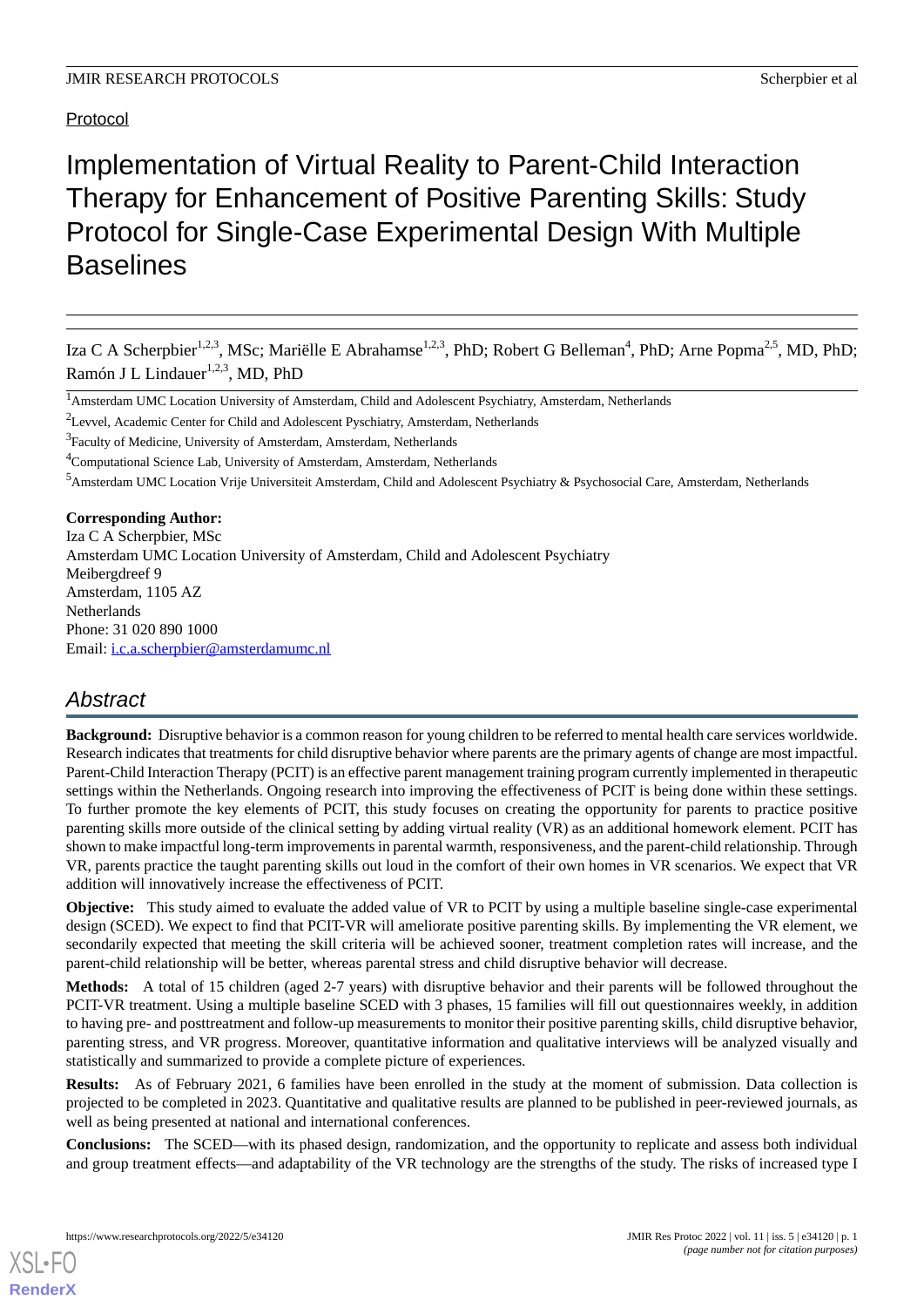errors, maturation effects, or technological failure will be mitigated with the right statistical support. This study aims to magnify the scope of the treatment through additional skill training, ultimately in support of routinely implementing VR within PCIT.

**International Registered Report Identifier (IRRID):** DERR1-10.2196/34120

(JMIR Res Protoc 2022;11(5):e34120) doi: [10.2196/34120](http://dx.doi.org/10.2196/34120)

#### **KEYWORDS**

PCIT; virtual reality; single-case experimental design; positive parenting skills; disruptive behavioral problems; parenting; child; disruptive behavior; behavioral; mental health; mobile phone

## *Introduction*

#### **Background**

Disruptive behavior is one of the most frequent reasons for young children to be referred to child and adolescent mental health care services worldwide [[1\]](#page-10-0). Statistics show that of the population in the United States, 7% to 9% of children have a diagnosed behavioral problem [[2\]](#page-10-1), and in Western culture, there is an increase in the prevalence of behavioral problems [[3\]](#page-10-2). Behavioral problems at a young age have an effect on the child, as well as on his or her surroundings and society at large [\[4](#page-10-3),[5\]](#page-10-4). The long-term effects of untreated, externalizing, disruptive behavior includes school dropouts, peer rejection, developing antisocial personality disorders, higher public costs for health care and education, and both nonviolent and violent delinquency and criminality in adulthood [\[6](#page-10-5)-[10](#page-11-0)]. However, protective factors include enhancing prosocial skills for children and fostering the mental well-being of parents [[11\]](#page-11-1). Therefore, to prevent child disruptive behavior or intervene at an early stage, children need evidence-based programs that focus on ameliorating parental skills and diminishing child disruptive behavior. Research concludes that treatments for child disruptive behavior where parents are the primary agents of change have the most substantive evidence for effectiveness [[12\]](#page-11-2).

There are currently a few parent management training (PMT) programs that focus on improving parent-child interactions, which are being implemented worldwide [\[13](#page-11-3)]. Importantly, parenting is fundamentally linked to children developing life skills, and worldwide research into parenting programs has shown that developmental, emotional, behavioral, and health outcomes for both parents and children can improve as a result [[14\]](#page-11-4). Within PMT programs, research has shown that programs based on the social learning theory are the most effective [[12\]](#page-11-2), of which Parent-Child Interaction Therapy (PCIT) is one [[15\]](#page-11-5). PCIT is an evidence-based treatment that focuses on diminishing externalizing disruptive child behavior by strengthening parenting skills [[16\]](#page-11-6). The therapy, where parents and children play together throughout a session, distinguishes itself from most other PMT programs through live coaching from the therapist, which focuses on increasing positive parenting skills [[17\]](#page-11-7).

PCIT has been well-researched pan culturally, with effect sizes varying between 49% and 59% [\[18](#page-11-8)]. Specifically in the Netherlands, PCIT has also been shown to be effective with higher effect sizes in a randomized controlled trial (RCT) comparing PCIT with a 10- to 15-session care as usual treatment (family creative therapy) available in the community mental

 $XS$  • FO **[RenderX](http://www.renderx.com/)** health setting (mean 45.4, SD 3.6, for PCIT vs mean 34.0, SD 4.93 for family creative therapy;  $t_{23}=6.25$ ; *P*<.001) [[19\]](#page-11-9). Although these effect sizes indicate that PCIT is an effective treatment, this study aims to focus on the gains that can still be achieved by allowing more families to benefit from PCIT by increasing the effect sizes, accessibility, and impact of the treatment by focusing on strengthening positive parenting skills.

Worldwide, dropout rates vary between 12% and 67% [[20\]](#page-11-10), and specifically in the Netherlands, studies indicate that there is high attrition and that parents have a hard time grasping the different parenting skills. In that study, 52% of parents who received PCIT dropped out [\[19](#page-11-9)]. Attrition rates worldwide seem to be attributed to parenting stress levels and treatment barriers [[20\]](#page-11-10). For instance, single parent status, problem severity of the child, and low socioeconomic status are often attributed to attrition. However, there remains some discrepancy in the literature on what factors contribute to families dropping out, although many studies have attempted to identify predictive factors [[21-](#page-11-11)[23](#page-11-12)]. Nonetheless, one study found that treatment completers reported significantly fewer child behavioral problems and less parental stress at follow-up than treatment dropouts [[24\]](#page-11-13). This indicates that treatment should focus on making parents feel more confident in their parenting, thus potentially diminishing parenting stress and, with that, dropout rates. In further support, a study found that treatment completers showed increasing positive parenting skills and decreasing negative parenting skills from before to after treatment [\[21](#page-11-11)]. In addition, positive parenting skills appear to be crucial for improving the parent-child relationship [[7\]](#page-10-6). A meta-analysis on PCIT showed that when meeting the skill criteria is required for completion of treatment, child externalizing behavior is significantly lower than when this is not a requirement [[18\]](#page-11-8). However, when PCIT is offered in a shorter form in community samples (eg, the *standard* 12-session PCIT or the 8-session PCIT-Home), comparable effect sizes can still be yielded for a reduction in disruptive behavior [[18](#page-11-8)[,25](#page-11-14)]. Nonetheless, if skill criteria are met when taking the traditional PCIT protocol into account, PCIT has been shown to make impactful long-term improvements in parental warmth, responsiveness, and effectiveness [[17\]](#page-11-7). In addition, studies have shown that the performance and motivation of a skill can be improved by deliberately practicing that skill [\[26](#page-11-15)]. Moreover, parenting programs that incorporate the opportunity to practice new skills with their children are considered more effective interventions than those that do not  $[27,28]$  $[27,28]$  $[27,28]$ . This suggests that it could be beneficial for parents to practice the skills they learn in the therapy more intensely, thereby potentially reducing dropouts and magnifying the scope of the treatment. It has previously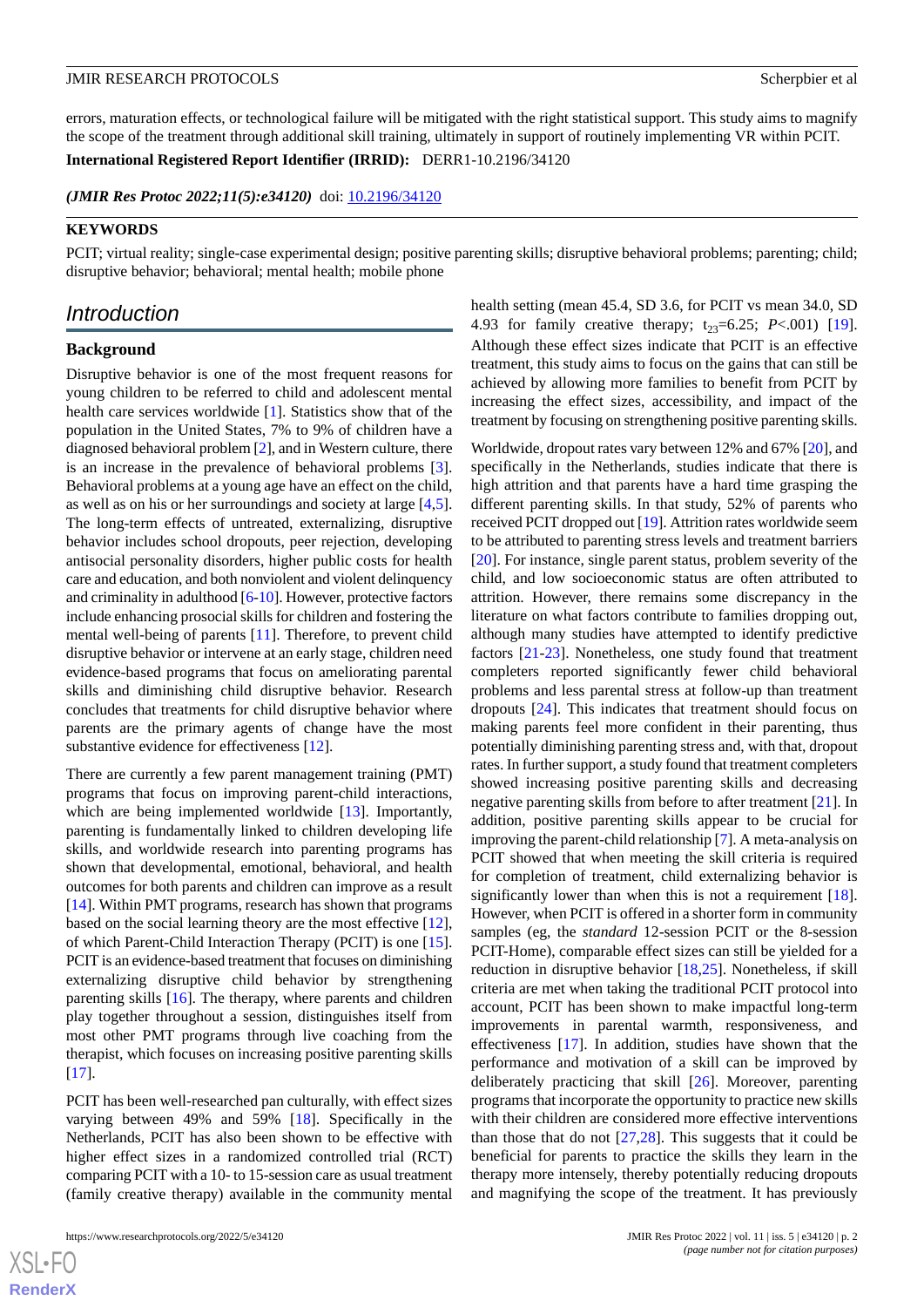been shown that with live coaching feedback, positive parenting skills increase rapidly, whereas negative parenting behavior decreases rapidly, especially early in the intervention. These results indicate that early interaction change in positive parenting skill acquisition is related to more positive child welfare outcomes [\[29](#page-11-18)]. In addition, research indicates that a current obstacle in PCIT is that parents may have a hard time grasping parenting skills, which leads them to drop out because of the inability to fully understand and translate the parenting skills to their home setting [[19\]](#page-11-9). Therefore, to bridge the gap between practicing the (Praise, Reflect, Imitate, Describe, and Enthusiasm [PRIDE]) skills in therapy and applying the skills in a home setting, this study will implement a virtual reality (VR) element. VR allows parents to practice skills regardless of whether their child is home or awake, meaning that the ability to practice skills is on demand whenever they have their smartphone device near them. Over the past years, VR has become increasingly popular within the mental health care sector, as it creates opportunities that would otherwise not be possible [[30\]](#page-11-19). Thus far, research has shown that using technology in PMT programs maintains positive treatment outcomes as long as therapist contact is maintained [\[31](#page-12-0)]. Specifically, within PCIT, previously implemented technology augmentations, such as Pocket-PCIT, have been shown to lead to increased treatment completion rates. This indicates a promising development in using technology innovations in an attempt to tackle similar barriers to treatment engagement [\[28](#page-11-17)].

VR offers multiple advantages in the field of psychological research. First, a stimulus can be presented in 3 dimensions [[30\]](#page-11-19). Second, a virtual environment can be manipulated and controlled to create scenarios for participants, whereas in a real-world environment, there are always variables present that cannot be controlled [\[32](#page-12-1)]. Third, VR technology is designed for immersion, meaning that the created virtual world becomes the real world for a moment [[33\]](#page-12-2). Clearly, VR is an experience generator that opens up possibilities for creating experiences that would otherwise not be possible [\[33](#page-12-2)]. Thus far, in psychology and psychiatry, VR has been an effective tool in the treatment of anxiety disorders, posttraumatic stress disorder, schizophrenia, eating disorders, and substance abuse disorders [[34\]](#page-12-3). It is most commonly used in exposure-based therapy and behavioral skills training [\[35](#page-12-4)]. Considering this study, we will focus on the use of VR for the behavioral skills training of parents. The goal is to teach certain skills to be applied in multiple environments [[36\]](#page-12-5). When using VR for behavioral skills training in this study, the goal is to create an environment where the parent can additionally practice skills that they find difficult to use in the parent-child interaction. A study on the development of mindfulness skills for borderline personality disorder has shown that practicing mindfulness within a virtual environment creates the opportunity to generalize the skills to the natural context outside of therapy [[37\]](#page-12-6). In addition, it has also been shown that practicing and training skills for dangerous situations, such as fire hazards in a virtual environment, are also effective [\[36](#page-12-5)]. These studies are precedents of how it is possible to apply VR to practice and train skills in a virtual environment. Thus, this study aims to implement VR as a low-threshold opportunity for parents to practice the skills they are taught in

 $XSJ \cdot F$ **[RenderX](http://www.renderx.com/)**

therapy, on their own time, within the context of their own home.

To date, no study has implemented VR to improve positive parenting skills in PCIT or in other PMT programs, although passive technological augmentations have been successful thus far [\[28](#page-11-17),[31\]](#page-12-0). However, considering that studies indicate that a current attrition obstacle in PCIT is that parents may have a hard time grasping the parenting skills, the addition of VR as a tool to practice skills, which can be generalized to a person's natural context, seems to be a good addition to the therapy. Nonetheless, research suggests that VR should and could, in no way, replace the clinician but rather should be integrated into the therapy to augment the intervention [\[38](#page-12-7)]. Therefore, the implementation of VR in PCIT creates an accessible platform for parents to further grasp positive parenting skills, thus increasing the potential for PCIT to have an impactful and lasting effect. Consequently, rather than VR being an additional layer of homework—and thus an additional life stressor—it may, in fact, alleviate parents as their ability to practice skills is essentially always *on demand*. The research group involved in this project previously tested this VR concept for PCIT with a test 360° video showing the PCIT skills [[39\]](#page-12-8). This was consequently evaluated by PCIT therapists and researchers. All therapists and researchers were enthusiastic about the prospect of adding this VR element to the therapy, creating an additional opportunity for parents to practice [[39\]](#page-12-8). For example, if parents are divorced and do not always have their child with them, they can practice their parenting skills nonetheless through VR. Although a double-blind RCT might be feasible in PCIT, there are significant limitations to implementing this design in clinical practice. For example, it is difficult to include a sufficiently large study population to say something meaningful about the additional VR element in clinical practice. Instead, we have chosen to use an innovative trial design, the multiple baseline single-case experimental design (SCED). This design will enable all participants to benefit from the additional VR element, which will consequently improve the power of the study compared with a traditional RCT. The design is further explained in the *Study Design* section. Therefore, the purpose of implementing PCIT-VR is to provide all parents with an easy opportunity to solidify their positive parenting skills in the comfort of their own homes.

#### **Aims**

The primary goal of this research project is to evaluate the implementation of VR in PCIT. We expect to find that PCIT-VR will ameliorate positive parenting skills, leading to faster achievement of the meeting of skill criteria. We believe that if positive parenting skills are trained more frequently by implementing the VR element, additional effects will also take place, such as achieving child-directed interaction (CDI) skill criteria sooner than when not using VR and increasing the treatment completion rate. We expect that by implementing a VR element, parents benefit from more intensive training, and VR will additionally innovatively magnify the scope of families (eg, split families with separated parents) who can benefit from PCIT. In addition, parental stress, child disruptive behavior, and analytics of VR will be secondarily measured.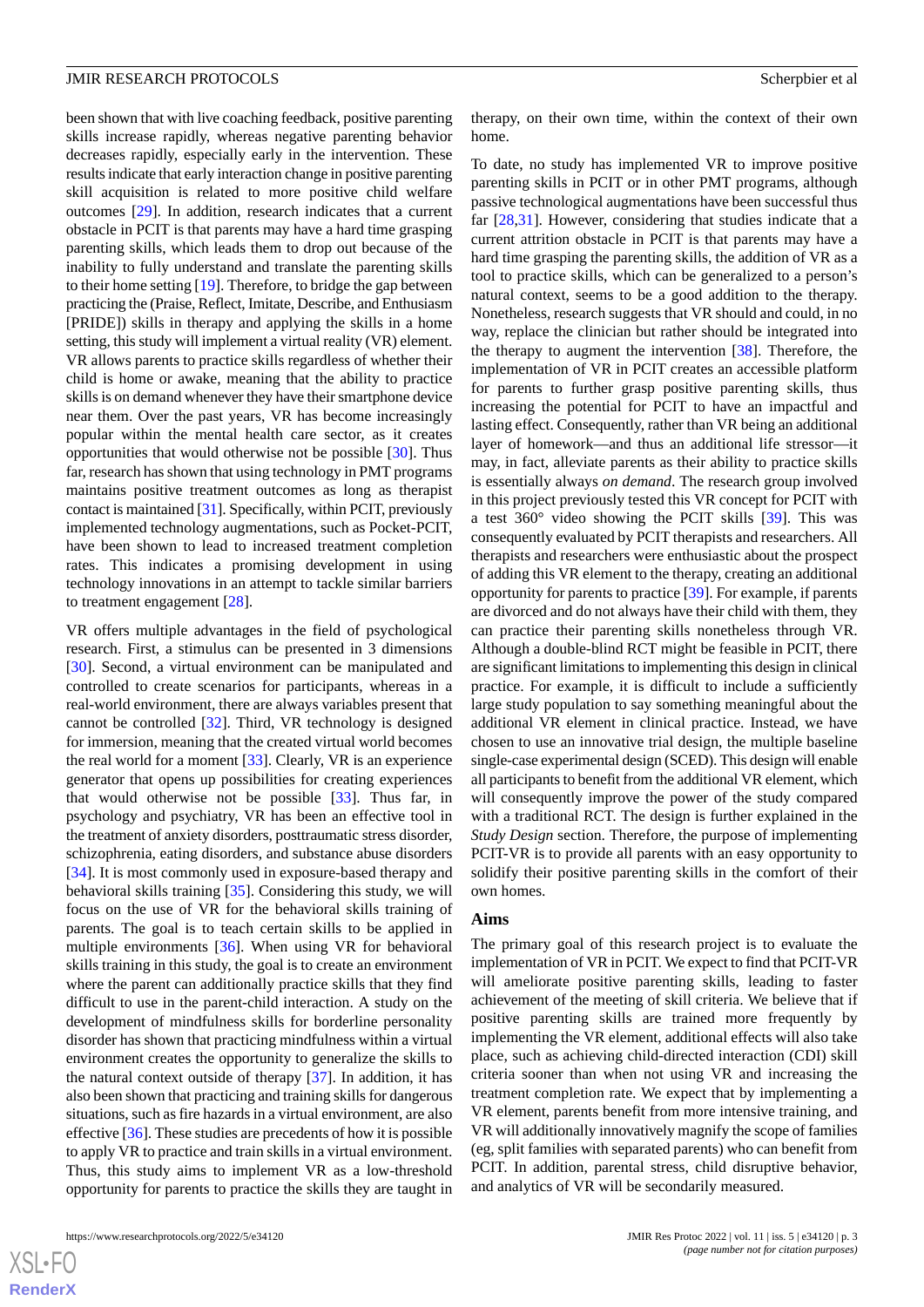As a whole, PCIT-VR is developed as an augmented version of PCIT, where the focus lies on ensuring that parents practice and learn positive parenting skills intensely. This is achieved by incorporating practicing with VR as an integral part of the therapy. The threshold for practicing skills at home using VR is low, as parents are simply able to use their smartphone devices. PCIT-VR creates the opportunity for parents to practice and become familiar with the skills they have been taught in the therapy sessions in the comfort of their own homes. The implementation of VR functions as additional *skill training*. Providing families with PCIT-VR at an early age and early stage can potentially prevent them from needing more intensive help at a later stage and can possibly minimize the impact of child disruptive behavior, not only in the long run but also during the therapy itself.

Secondary objectives are the effects that we expect because of the overall amelioration of positive parenting skills that cause both parental stress and child disruptive behavior to diminish. Therefore, we expect that the total number of PCIT sessions will diminish and that the overall completion of treatment will increase. In addition, family dynamics and competencies will be secondarily measured, meaning that we will be able to evaluate parental compliance in the use of VR and evaluate potential risk factors for dropout. We believe that parents choosing to use VR will show higher levels of compliance as they want to use an additional tool to learn the skills. Secondary objectives also include positive VR experiences and general therapy satisfaction. Furthermore, we expect that PCIT-VR will secondarily lead to a better quality of parent-child relationships. We expect that the effects of PCIT-VR are further maintained and engrained in the long term because of the additional skill training provided by the VR scenarios.

# *Methods*

#### **Participants**

Children (aged 2-7 years) and their parents will be referred through community channels after seeking help or support. The research will be conducted in clinical practice in the Netherlands, where families first follow a standard intake procedure (which includes an intake interview, completion of a set of questionnaires, and being referred to the right area of expertise) to establish their need for help. After this, families can be included in the study and receive PCIT-VR if the following criteria are met:

- Disruptive behavior problems of the child are a reason for referral
- Children are aged between 2 and 7 years
- Parents speak Dutch or English

A total of 15 families will be included, preferably those who finish the treatment (including all treatment phases and measurement points).

As the design is a SCED, the calculations for the number of participants are based on the What Works Clearinghouse (WWC) [\[40](#page-12-9)] and information gained from previous PCIT research. The WWC standards dictate that there are 5 criteria that should be acknowledged in a SCED. One of these criteria

 $XS$  $\cdot$ FC **[RenderX](http://www.renderx.com/)** states that the minimum number of participants necessary to demonstrate an intervention effect is 3 [[41\]](#page-12-10). In addition, the American Psychological Association [\[42](#page-12-11)] states that to display the effectiveness of an intervention, a minimum of 9 replicated single-case studies should be performed. Furthermore, attrition rates according to the standard PCIT ranged between 34% and 77% [\[43](#page-12-12)]. Specifically, in the Netherlands, a previous study showed a 40% attrition rate [\[19](#page-11-9)]. Therefore, this study will strive to include 15 families, preferably those who finish the entire trajectory to (1) adhere to a minimum of 3 participants according to WWC standards, (2) be able to state that the intervention is effective in accordance with the American Psychological Association guidelines, and (3) compensate for the potential of a 40% attrition rate.

#### **Inclusion Criteria**

Families that are referred for treatment to the clinical practice will be screened using a questionnaire for behavioral problems, the Eyberg Child Behavior Inventory (ECBI) [[44\]](#page-12-13) and a questionnaire about parental stress (*opvoedingsbelasting vragenlijst* [OBVL]; in Dutch) [[45](#page-12-14)]. All families that are referred will be required to fill out both questionnaires on the web, where their scores are checked to see whether they meet the inclusion criteria. The clinical cutoff score for the ECBI is >131 according to US norms, meaning that all scores >131 will be included [[46\]](#page-12-15). For OBVL, a T score of ≥60 is considered problematic or even clinical, thus counting as the cutoff score.

#### **Exclusion Criteria**

A potential participant who meets any of the following criteria will be excluded from participation in this study:

- 1. A child with severe physical impairment, such as deafness
- 2. A child with a mental disability  $(IQ<60)$
- 3. An unsafe home situation, where home displacement is indicated
- 4. Child or parent with problems requiring personal health care, such as suicidality, or parents with problems with aggression regulation or addiction
- 5. Parents known to have severe problems with motion sickness

It should be noted that IQ will not be tested during the screening; rather, a clinical judgment will be made by the therapist or professional during intake.

#### **Study Design**

The study will use a nonconcurrent multiple baseline SCED across the 15 participants. This means that 15 individual cases will be analyzed following the same design structure. The design has been reported according to SPENT (Standard Protocol Items: Recommendations for Interventional Trials extension for N-of-1 trial protocols) guidelines [\[47](#page-12-16)]. SCEDs are often implemented to determine whether a causal relationship exists because of the introduction of an independent variable to the dependent variable [[48\]](#page-12-17). In addition, it is frequently used when attempting to answer questions regarding the addition of a component to an intervention [\[49](#page-12-18)]. In terms of this study, this means that we will evaluate whether the addition of a VR element will increase positive parenting skills through multiple baseline SCEDs.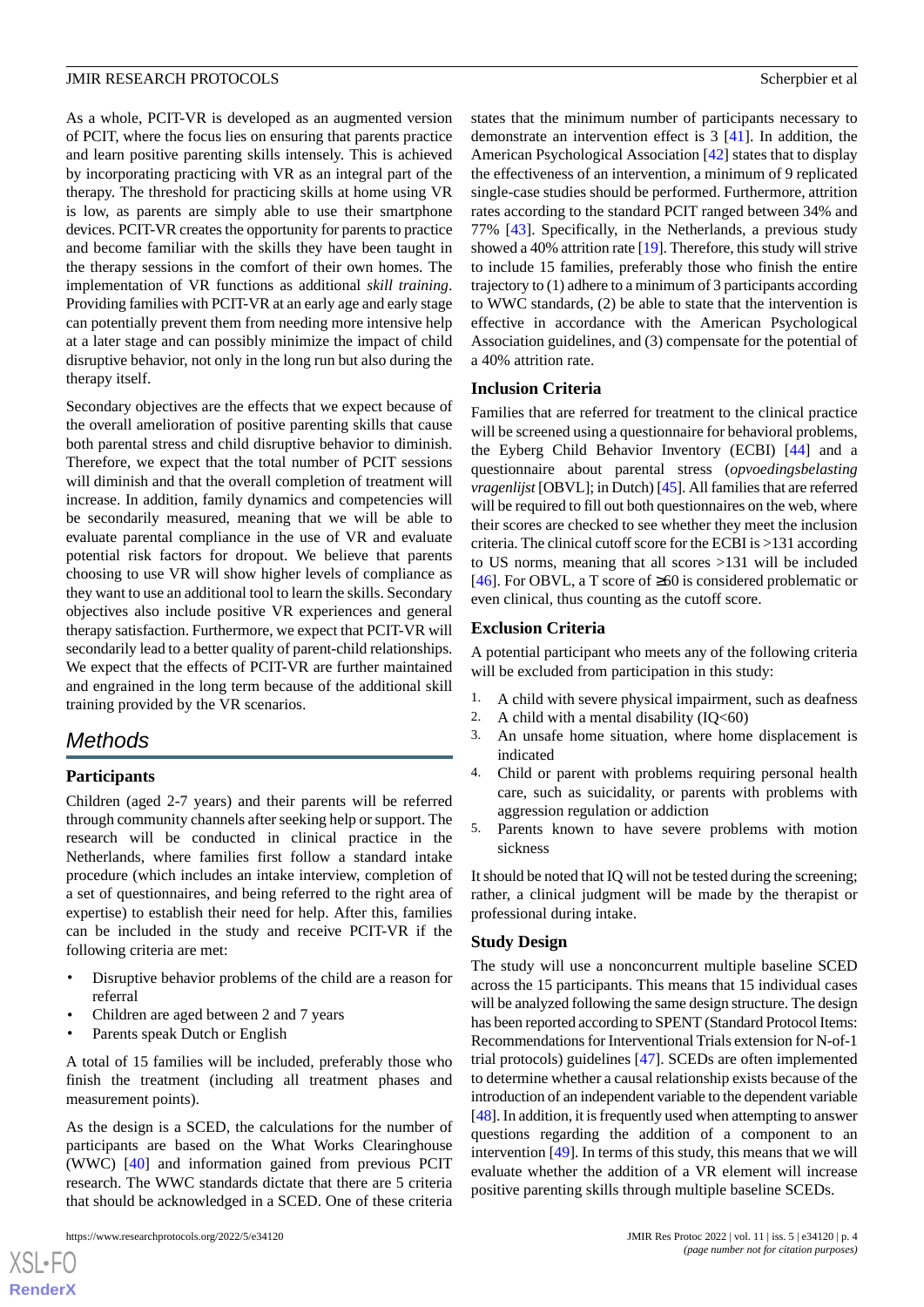SCEDs can be used to both evaluate treatment effects for individuals and assess the efficacy of individualized treatments [[48\]](#page-12-17). Although SCEDs are often compared with a case study design, there is a clear distinction: SCEDs require deliberate manipulation of an independent variable, and results from SCEDs are usually both visually and statistically analyzed [[50](#page-12-19)[,51](#page-12-20)]. Another clear distinction from other designs is that SCEDs differ from experimental designs that are based on comparing groups; the manipulated variable in a SCED refers to repeated measurements of an individual who is assigned to different treatments rather than the manipulated variable being evaluated by assigning multiple individuals to different groups [[50\]](#page-12-19).

Strong SCEDs can be characterized by three dimensions: (1) the design is divided into phases, (2) the design contains random assignment, and (3) the design should be replicated. Incorporating these dimensions improves the internal validity of the study and minimizes the possibility of history and maturation affecting the treatment effects [\[50](#page-12-19)]. These dimensions are incorporated into this study ([Figures 1](#page-5-0) and [2\)](#page-6-0). First, the building blocks of a phase design can be divided into a baseline phase (A) and a treatment phase (B), with each phase containing multiple measurements. This can be made more complex by, for example, adding another treatment phase (C). Second, the phase design can be randomized by having different starting points for the treatment phase. In addition, a minimum of 3 measurement points is required per phase. In this study, randomization of the length of phases is used, which is increasingly considered important to make valid inferences about results. Third, the ways in which replication can occur is 2-fold: simultaneous replication entails conducting multiple phase designs at the same time, and sequential replication entails conducting multiple SCEDs to test the generalizability of the results. When both forms of replication are used, we speak of a hybrid design, which is called a nonconcurrent multiple baseline design, where partial temporal overlap is implied [[50\]](#page-12-19). To adhere to these 3 dimensions and maximize internal validity, this study will use a nonconcurrent multiple baseline design.

The strength of SCEDs, when designed with phases, randomization, and replication, is that they allow for the comparison of an individual in different phases of treatment, thus demonstrating progression while also being able to compare the treatment effects of multiple individuals at different times [[50\]](#page-12-19). Analyses are conducted both visually and statistically, thus providing an aggregated overview of individual and group treatment effects. SCEDs allow for a unique perspective where clinical practice lends itself to research rather than the other way round. An individual is personally followed, and data points are manipulated to provide results rather than their treatment conditions being manipulated. Subsequently, group comparisons can be performed on the basis of an individual's own trajectory. Considering the fact that PCIT has already been widely researched, using the current design allows for an in-depth analysis of the newly implemented VR element in the treatment.

The multiple baseline SCED in this study is set up as shown in [Figure 1.](#page-5-0) First, informed consent will be signed after families have received verbal and written information about the study. Second, participants will be dually randomized (by an external party) to determine their baseline period (4, 5, or 6 weeks of baseline measurements; phase A) and the addition of their VR element (VR at the start of CDI and after 3 or 6 sessions of CDI; phase B). After randomization, participants will start with phase A—the baseline period. Parents will electronically fill out the questionnaires weekly regarding child disruptive behaviors and parental stress using the ECBI and the short version of the OBVL. At the end of phase A, a pretreatment assessment will be performed. In this assessment, parents will be required to electronically fill out more questionnaires regarding both child and parental factors [\(Figure 1](#page-5-0); see the *Assessment Instruments* section). In addition, the researcher will also make a video recording of the parent and child playing in 3 play situations (child-led play [CLP], parent-led play [PLP], and clean up [CU]), which will consequently be coded using the Dyadic Parent-Child Interaction Coding System (DPICS) [[52\]](#page-12-21). Following this, in phase B, the intervention phase starts. Depending on their random allocation, families will start off with PCIT with or without the VR element. Once again, they will electronically fill out the ECBI and OBVL-*kort* (OBVL-K) weekly, and they will also register their homework completion and (if applicable) their VR completion sheets. During the PCIT sessions, PCIT therapists will register the parental progress weekly by coding 5 minutes of playtime with the DPICS. Once families reach CDI completion, they will move on to phase C, which is the parent-directed interaction (PDI) phase of PCIT. Measurements in phase C are identical to those in phase B. After treatment completion, a posttreatment assessment will be performed, which will be identical to the pretreatment assessment. Phase D is the follow-up assessment, which takes place 6 months after treatment completion. The assessment is also identical to the pre- and posttreatment assessments ([Figure](#page-6-0) [2;](#page-6-0) 10 CDI sessions and 6 PDI sessions are used as a random example).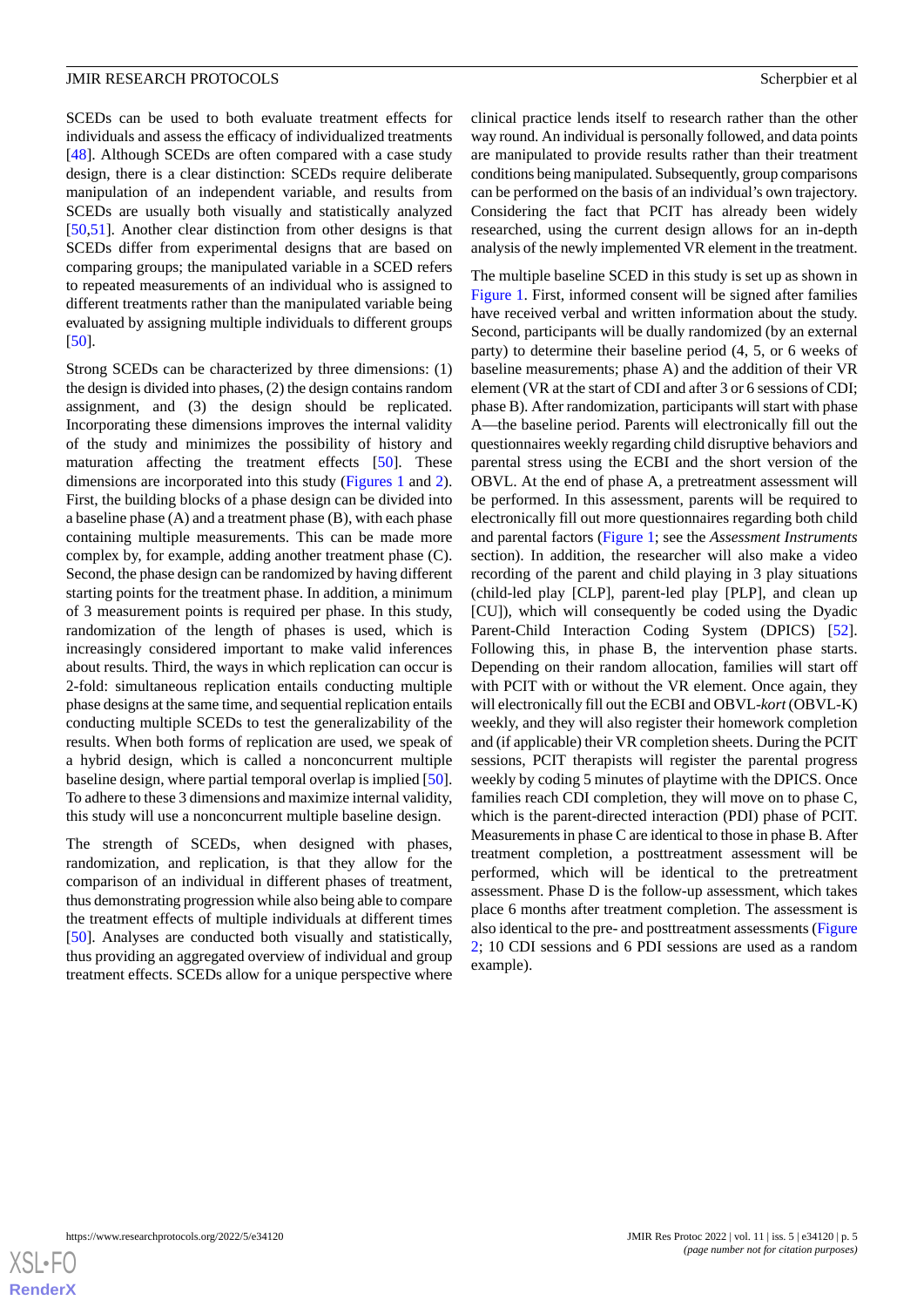<span id="page-5-0"></span>Figure 1. Graphical view with information per phase. AISI: Attachment Insecurity Screening Inventory; ASR: Adult Self-Report; CAPI: Child Abuse Potential Inventory; CDI: child-directed interaction; CLP: child-led play; CU: clean up; DPICS: Dyadic Parent-Child Interaction Coding System; ECBI: Eyberg Child Behavior Inventory; KJTS: Kind en Jeugd Trauma Screener; OBVL: opvoedingsbelasting vragenlijst; OBVL-K: opvoedingsbelasting vragenlijst-kort; PCIT: Parent-Child Interaction Therapy; PDI: parent-directed interaction; PLP: parent-led play; TAI: Therapy Attitude Inventory; VR: virtual reality.



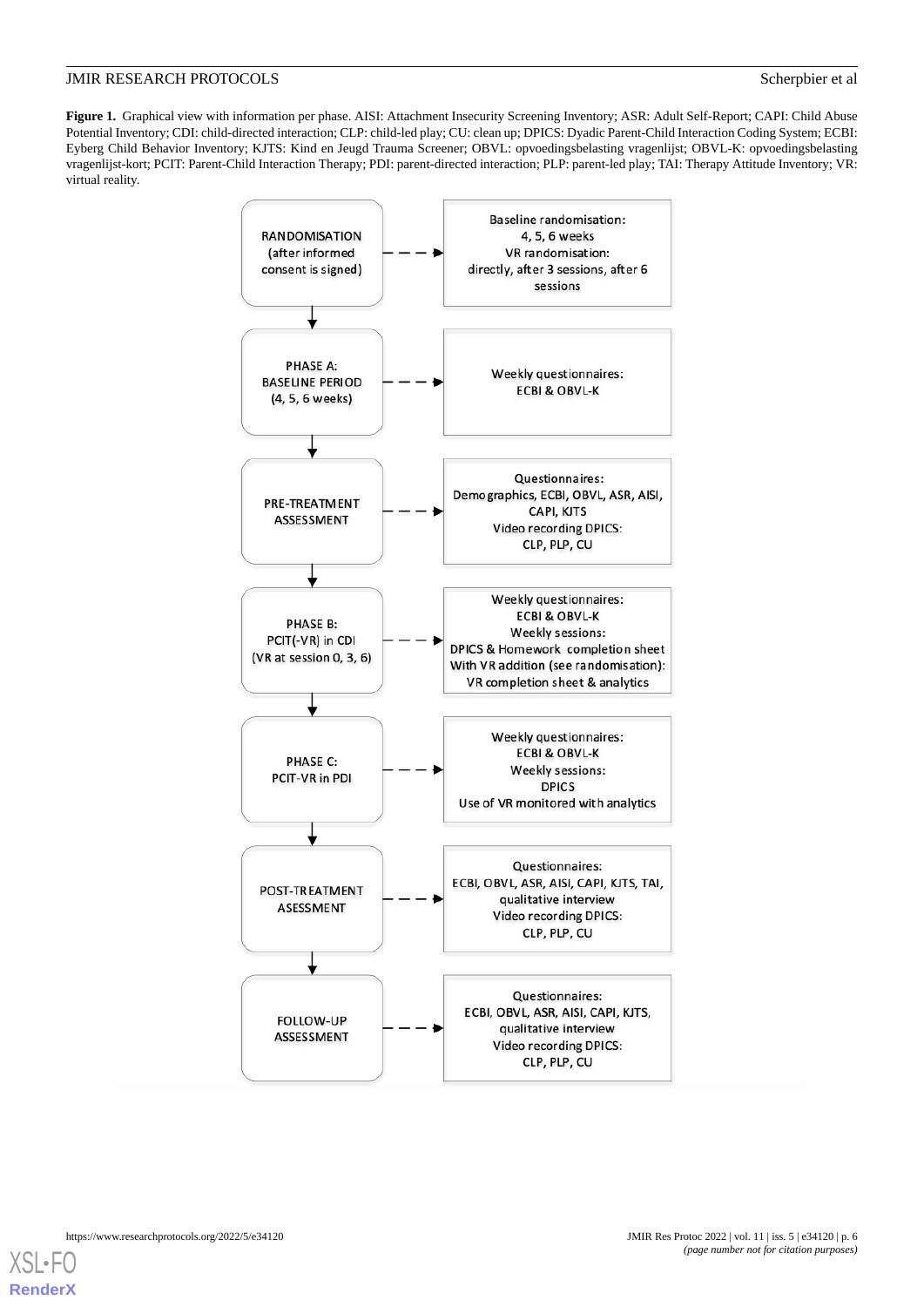<span id="page-6-0"></span>**Figure 2.** Three separate examples of the multiple baseline single-case experimental design in phases (using a fictitious number of allocated sessions).



#### **Treatment**

PCIT focuses on changing dysfunctional parent-child interactions in 2 phases and teaches authoritative parenting [\[17\]](#page-11-7), which implies firm control, warmth to the parent-child relationship, and a balance between discipline and stimulating independence [\[53](#page-12-22)]. Therapists coach parents from behind a 1-way screen through an earpiece [\[17](#page-11-7)]. In the first phase of PCIT, which is the CDI phase, emphasis is placed on building up the quality of the parent-child relationship and increasing positive parenting skills. In addition, in this phase, children begin to build the ability to regulate their behavior [[15\]](#page-11-5). This first phase lays the foundation for effective behavior change. In the CDI phase, parents follow their child's lead in playing and are coached on using positive parenting skills, specifically, praise, reflective statements, behavioral descriptions, imitation, and enthusiasm [\[17](#page-11-7)]. The number of CDI sessions is dependent on the parents meeting the skill criteria (10 behavioral descriptions; 10 reflective statements; 10 labeled praises; and <3 questions, commands, or negative verbalizations during a 5-minute observation period).

However, the CDI phase alone is typically insufficient for children with disruptive behavior to return to displaying normal behavior [\[54](#page-12-23)]. After meeting the CDI skill criteria, the second phase of PCIT, which is the PDI, starts. The goal of the PDI phase is to further enhance the parents' positive parenting skills to set consistent, predictable, and age-appropriate boundaries for their children [\[17](#page-11-7)]. In the PDI phase, parents are coached on using clear commands and how to apply consequences for compliance (praise) and noncompliance (timeout). In addition, they are taught and encouraged to keep using the positive parenting skills from the first phase. Once parents demonstrate achievement of skill criteria of both CDI and PDI skills, and their children's behaviors according to the raw score on the ECBI Intensity Scale is <114, the treatment is completed, as standard protocol dictates [\[17](#page-11-7)].

In October 2020, 12 therapists were trained to become PCIT therapists at a clinical treatment center in the Netherlands. They

 $X$ SL•F **[RenderX](http://www.renderx.com/)** were trained by PCIT International certified trainers, thus ensuring the quality of treatment. Therapists follow PCIT protocol and have biweekly consultations with their trainers to keep track of their progress. In addition, the clinical center already had multiple PCIT therapists trained approximately 10 years ago, who also still provide PCIT to families. Both newly trained and other PCIT therapists will help collect data for this study.

#### **VR Implementation**

In the standard protocol of PCIT, parents are required to practice the skills taught throughout the sessions in *special time* at home with their children. This means that the families participating in PCIT have homework to do at home to improve weekly. This study suggests that parents also practice the skills they are taught in the sessions at home in the virtual environment that will be created for them. As such, the implementation of VR is an additional element to the standard PCIT protocol PCIT, as described previously.

There are multiple different systems within VR, one of which is a head-mounted display  $[30]$  $[30]$ . This study will be using  $360^{\circ}$ videos that can be played on a smartphone device placed on the head-mounted display. As a result, the person with the headset on can look around 360° from a singular point in the virtual environment, meaning that the environment does not change if the person wearing the headset decides to move. In technical terms, this is referred to as having 3 df. This option of technology was chosen as opposed to other forms of VR as it is inexpensive and easy to use through a simple (but protected) link, thus allowing people to access it from anywhere and at their own time, which increases accessibility and applicability.

The 360° video content for this study will be recorded using child actors for different scenarios. The various scenarios depict the positive parenting skills that are taught in the CDI phase (praise, behavioral description, reflective statement, and ignoring unwanted behavior), thus allowing parents to repeatedly practice these skills in the comfort of their own home. These verbalizations provide a variety of responses and depict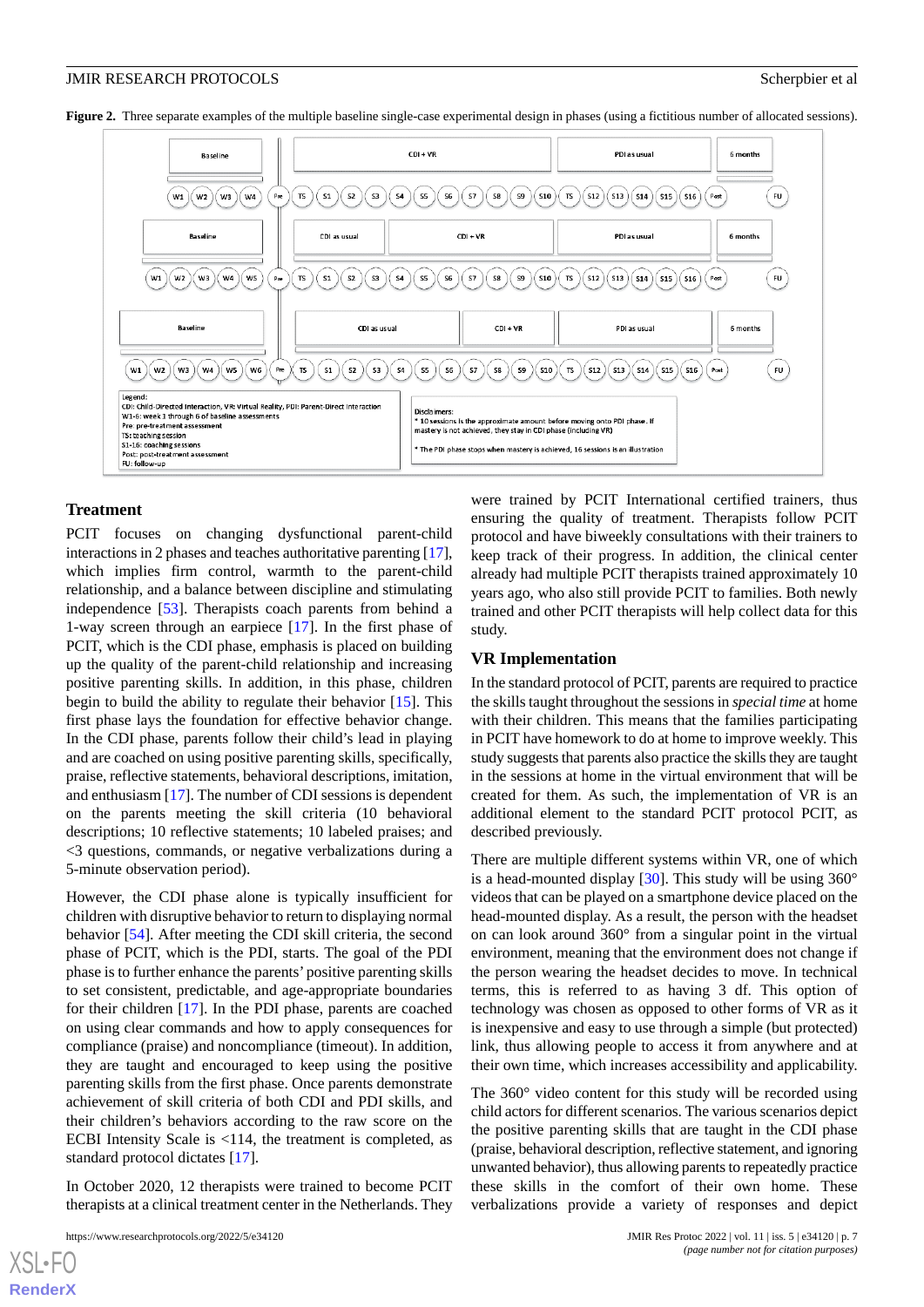scenarios with commonly used toys. As there are multiple scenarios with which the parent can practice, parents are free to choose the scenarios that most suit their goal of practice.

The recorded video will be edited into fragments containing key events that call for a response from the parent by answering a multiple-choice question asked at the end of each fragment. The fragments are assembled into a therapy scenario using a web-based scenario editor in which therapy is described by a nonlinear sequence of fragments, the order of which is determined by a parent's responses. Coaching—in the way that the therapist would do in therapy sessions—is implemented by providing textual feedback to each given answer. The technology to support PCIT-VR is based on a web-based design that (1) provides a VR scenario editor, (2) functions as a server that delivers the content of a therapy scenario to the parent's headset, and (3) records performance data for future analysis. The web-based design allows the therapy scenarios to be used on

any device that runs on a web browser and allows use from any location with internet access.

#### **Assessment Instruments**

The primary end point of positive parenting skills will be measured using the DPICS [[52\]](#page-12-21), and the added value of VR will be measured through VR assessments. Secondary end points, including the psychological functioning of the child, family dynamics and competences, and general therapy evaluation, will be measured through questionnaires and qualitative interviews. This is further explained in the following sections.

The DPICS [[52\]](#page-12-21) is a reliable and valid behavioral observational coding system designed to measure the quality of social interactions between parents and children. By coding open verbal and physical behaviors exhibited by both parents and children, the DPICS is able to assess the quality of the parent-child interaction as a construct. Behaviors that are coded are divided into the categories displayed in [Textbox 1](#page-7-0).

<span id="page-7-0"></span>**Textbox 1.** Parent and child behaviors as coded in the Dyadic Parent-Child Interaction Coding System.

| Parent behaviors |  |
|------------------|--|
|------------------|--|

- Direct command: compliance, noncompliance, and no opportunity to comply
- Indirect command: compliance, noncompliance, and no opportunity to comply
- Question
- Behavioral description
- Reflective statement
- Labeled praise
- Unlabeled praise
- Neutral talk
- Negative talk
- Child behaviors
	- Negative talk
	- Prosocial talk
	- **Ouestion**
	- Command
	- Whine
	- Yell

Coding during assessments will be done through 3 standard 5-minute play situations (CLP, PLP, and CU). Within the 5-minute observational videos, open verbal and physical behaviors will be scored on a score sheet. To progress within PCIT, parents must achieve 10-10-10 positive behaviors (10 behavioral descriptions, 10 reflective statements, and 10 labeled praises) and must display no negative leading behaviors (questions, negative talk, and commands in CDI) within the 5-minute observation time. At every assessment point during treatment, the therapist will score the parent during the 5-minute observation time with the DPICS. A video recording will be made of this, which will be used to assess the parents'

progression. In addition, an independent researcher will randomly select a few of the sessions' video recordings and score the DPICS to assess the quality of the coding. Researchers will be trained beforehand to score the video recordings through DPICS and will be required to achieve an agreement rate of 80% on the scored behaviors. All observations will be transcribed verbatim to monitor interrater reliability and be subsequently double coded by an independent and reliable coder for 20% of the pretreatment, posttreatment, and follow-up treatment observations.

Further assessment instruments are divided into 4 subcategories and explained in the following sections.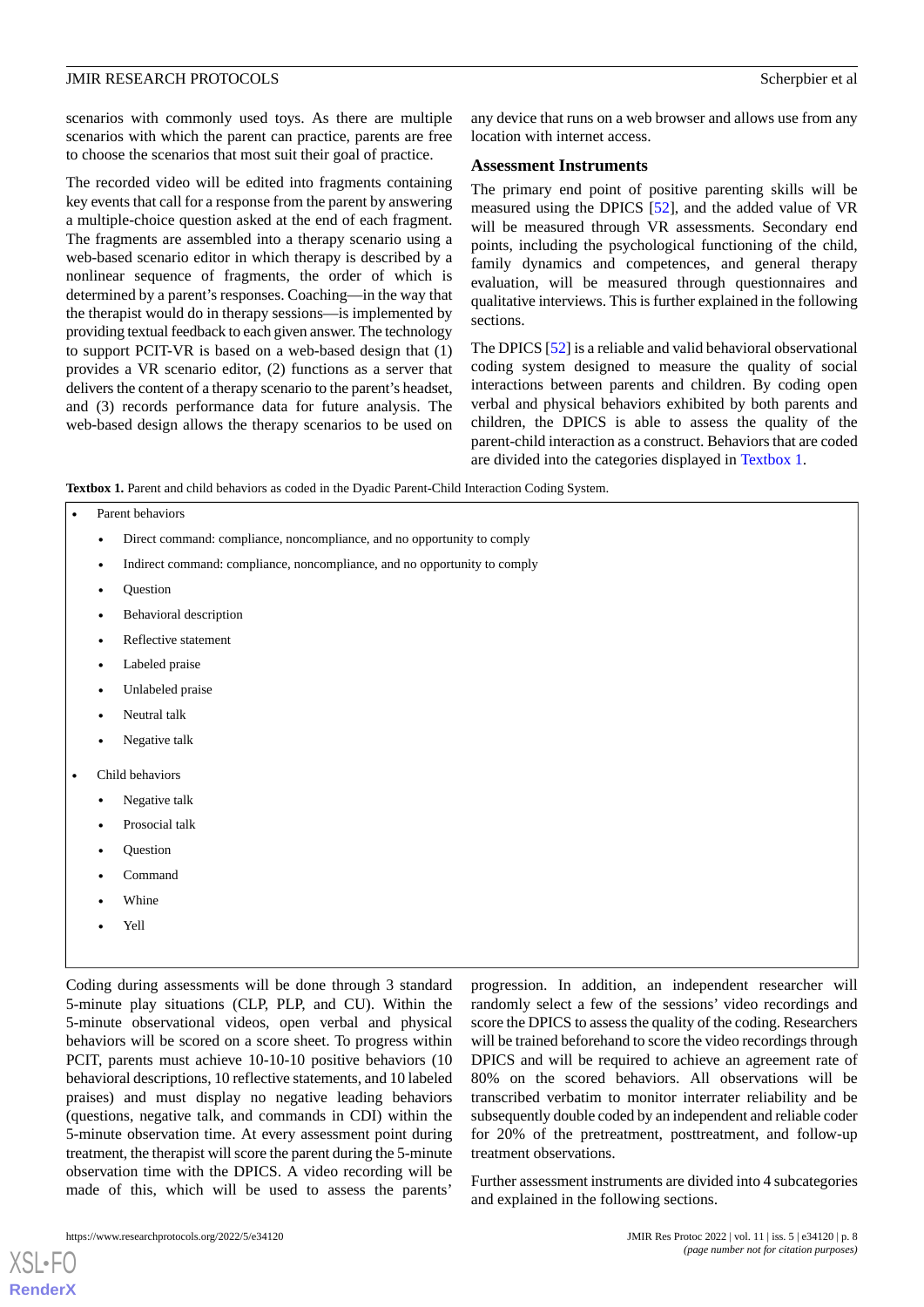#### **VR Evaluation**

#### *VR User Analytics*

Each parent will have a personal sign-in that registers their answers when using VR. Their progress will be monitored any time they log in and use a therapy scenario.

#### *VR Completion*

The parents will be required to use a VR tracking sheet, where they will fill out the number of days that they had completed the VR training. This will then be divided by the total number of days in the week, yielding a percentage of VR completion per week. Parents will be required to fill this out weekly (alongside their *special time homework completion*, which is incorporated in the standard protocol of PCIT) as soon as they receive VR.

#### *Qualitative Interview (Parents)*

Parents will evaluate the learnability and usability of their VR experience. Questions reflect on how their experience with VR was, what they believe is the added value of VR to the therapy, and whether VR helped to strengthen and comprehend parenting skills at a faster pace. They will be asked qualitative questions about their VR experience during the posttreatment and follow-up assessments. In addition, questions surrounding whether the VR simulation is compatible with their manners of speaking to their children will also be asked.

#### **Psychological Functioning (Child)**

#### *Questionnaire Background Information*

This questionnaire contains questions with regards to background information about the child and his or her family. Questions concerning sex, age, ethnicity, family composition, parental work situation, and education level are included. This questionnaire will be filled out at the pretreatment assessment. If necessary, their treatment file can be consulted for supplementary information.

#### *Child Behavior Questionnaire: ECBI*

The ECBI [\[44](#page-12-13)] is a questionnaire containing 36 items, which is filled out by parents and addresses child behavioral problems for children aged between 2 and 16 years. The ECBI is a part of the standard protocol of PCIT. The scale has good psychometric properties. Both the frequency of problem behavior (Intensity scale; 7-point scale from 1 [never] to 7 [always]) and the extent to which parents experience the behavior as problematic at that moment in time (Problem scale; yes or no) will be measured. Parents will complete the questionnaire at all assessment points.

#### *Kind en Jeugd Trauma Screener*

The Dutch translation of the Child and Adolescent Trauma Screen, which is the Kind en Jeugd Trauma Screener [\[55](#page-12-24)] screens for exposure to traumatic events and posttraumatic stress disorder symptoms. It is based on the Diagnostic and Statistical Manual of Mental Disorders, Fifth Edition, and contains 16 items in addition to 5 dichotomous questions about how symptoms limit their daily functioning. The psychometric values of the Dutch translation are currently being researched; however,

[XSL](http://www.w3.org/Style/XSL)•FO **[RenderX](http://www.renderx.com/)**

according to the English, German, and Norwegian versions of the screening questionnaire, it is valid and reliable [[55\]](#page-12-24). Parents will complete this questionnaire at the pretreatment and posttreatment assessments.

#### *Child Abuse Potential Inventory*

The Child Abuse Potential Inventory [\[56](#page-13-0)] is a questionnaire filled out by parents, which measures the chances that parents (physically) abuse their child (aged between 0 and 18 years). All 34 items include a statement with which parents could either *agree* or *disagree*. The psychometric properties of the Dutch translation have been shown to be reliable and valid [[57\]](#page-13-1). This study will use the short version. Parents will fill out this questionnaire at the pretreatment and posttreatment assessments.

#### **Family Dynamics and Competences**

#### *Dutch Parenting Stress Questionnaire: OBVL*

The OBVL [[45\]](#page-12-14) is a Dutch questionnaire with 34 questions that address five aspects of parenting stress: problems in the parent-child relationship, problems in parenting, depressed moods, role restriction, and health complaints. The total score on parenting burden can be calculated. The OBVL has high reliability, and norms have been measured for different age groups, indicating that its psychometric properties are good. Parents will complete this questionnaire during pre- and posttreatment and follow-up assessments.

#### *Dutch Parenting Stress Questionnaire, Shortened Version: OBVL-K*

The OBVL-K [[45\]](#page-12-14) is a shortened version of the OBVL. It comprises 10 questions that together provide a total score on the burden of parenting. This questionnaire has high reliability, and norms have been measured for different age groups, indicating that its psychometric properties are good. Parents will complete this questionnaire weekly to obtain a general overview of their parental burden throughout the process.

#### *Adult Self-report*

The Adult Self-Report [[58\]](#page-13-2) is a self-report measure of competencies and emotional and behavioral problems for adults and is based on the Diagnostic and Statistical Manual of Mental Disorders. The questionnaire is split into 2 sections, one concerning competencies and work and the second concerning emotional and behavioral problems. The English version has been shown to be reliable and has good validity. The psychometric properties of the Dutch version are yet to be evaluated. The parents will complete this self-report during preand posttreatment assessments.

#### *Attachment Insecurity Screening Inventory*

The Attachment Insecurity Screening Inventory (AISI) [\[59](#page-13-3)] is a questionnaire that measures attachment problems. The questionnaire contains 20 items that together form total attachment but are divided into three subcategories: avoidant, ambivalent/resistant, and disorganized attachment. The AISI 2-5 was found to be valid and reliable according to recent research [\[59](#page-13-3)]. The AISI 6-12 is practically identical to the AISI 2-5 but has not been tested for validity and reliability. Nonetheless, studies have shown that the AISI is a promising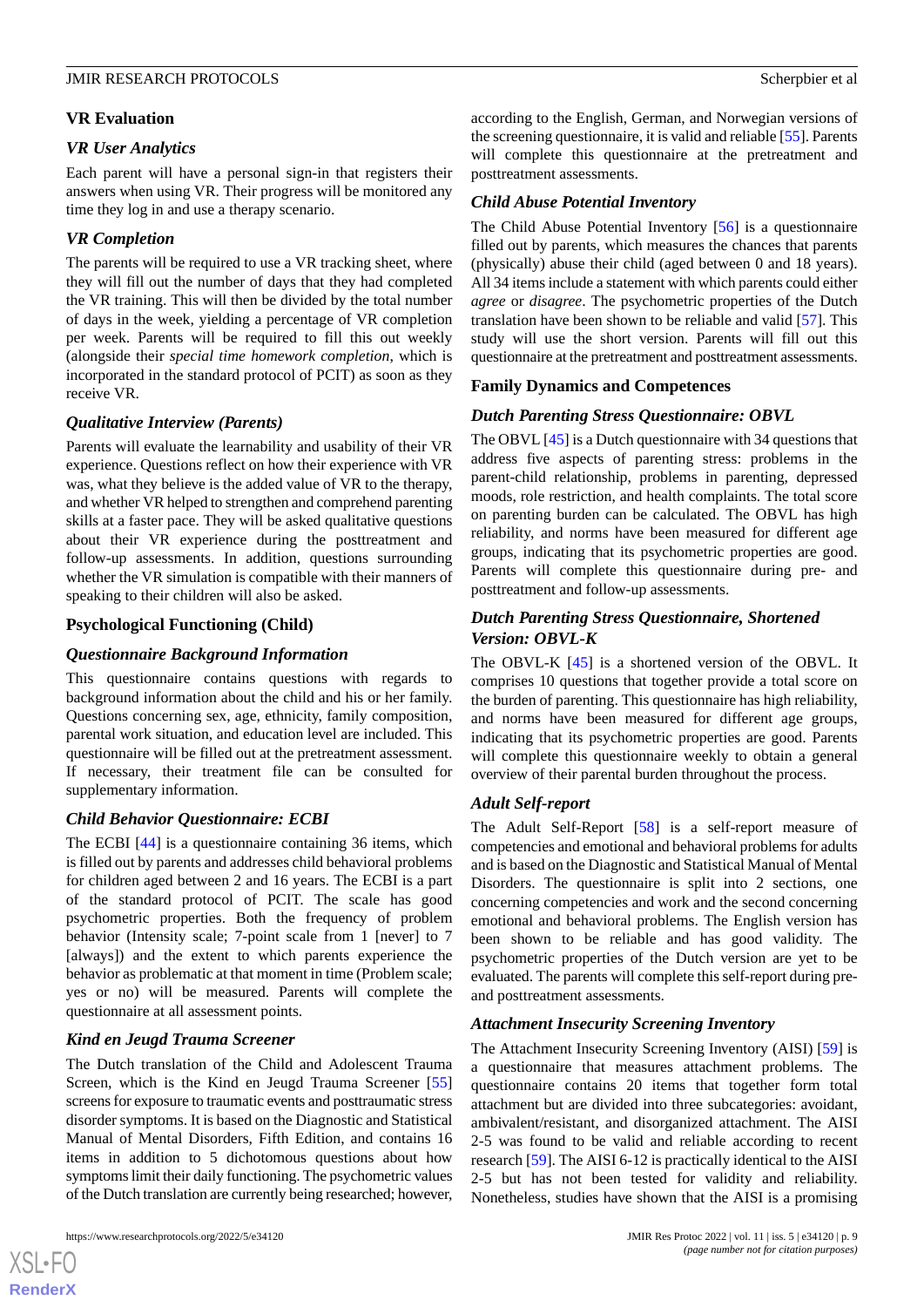instrument for measuring attachment insecurity in young children [\[59](#page-13-3)]. The AISI will be filled out by parents during the pre- and posttreatment assessments.

#### **Therapy Evaluation**

#### *Therapy Attitude Inventory*

The Therapy Attitude Inventory [\[60](#page-13-4)] is a 10-item scale that evaluates parental satisfaction with the treatment. This questionnaire will be filled out once by the parents at the end of the treatment. Although information regarding the reliability and validity of the Dutch translation of the TAI is missing, the original version has shown adequate psychometric properties [[61\]](#page-13-5).

#### *Qualitative Interview (Parents)*

A qualitative interview after treatment and follow-up assessments will allow parents to share their experiences with regard to the new form of PCIT-VR and the extent to which this therapy strengthened their competences and made them see their own abilities.

#### *Qualitative Interview (Therapists)*

Therapists will also be asked about their experiences and vision of the effectiveness of PCIT and their vision of the added value of VR to the therapy at the end of the data collection period. They will be asked what factors contribute to effectiveness, including factors such as their relationship with parents or specific characteristics. Through this interview, the different benefits and obstacles of PCIT-VR can be brought to light through the eye of the therapist.

#### **Statistical Analysis**

Data analysis will take place in consultation with a statistics expert from the Clinical Research Unit department of the Amsterdam University Medical Center (UMC). Data analysis will include the following:

- 1. Primarily, the added value of VR to PCIT will be evaluated through analyses.
- 2. SCED analyses will be conducted with the Shiny app.
- 3. Repeated measures analyses will be conducted.
- 4. Graphical analyses will be conducted to render the change over time.

Qualitative information from the interviews will be summarized into a complete picture of the experiences of both parents and therapists. This will include their experiences with PCIT-VR, the VR component in particular, and how the therapy helped them gain insight into strengthening their competencies. All qualitative information will be analyzed using structured qualitative interview software, for which we will also seek consultation with an expert.

#### **Confidentiality of Data**

The data for this study will be collected by researchers from the Department of Child and Adolescent Psychiatry at the Amsterdam UMC. The Clinical Research Unit of the Amsterdam UMC provides support for the data analysis of this study. All data will be stored in coded form by assigning personal numbers to each family and registering all information using that number.

This ensures that only authorized people can trace which file belongs to which family. All study results will be published anonymously.

#### **Ethics Approval**

This study was approved by the medical ethics committee of the Academic Medical Center of Amsterdam, Netherlands (2020\_143). Informed consent for participation in the study will be obtained; among other permissions, parents will also provide permission for video recording of their child. The way informed consent will be obtained for the study was approved by the medical ethics committee of the Academic Medical Center of Amsterdam, the Netherlands (2020–143).

# *Results*

As of February 2021, 6 families have been enrolled in the study at the time of submission. Data collection is projected to be completed in 2023. Both quantitative and qualitative results are planned to be published in peer-reviewed journals, as well as being presented at national and international conferences. The study is registered at the medical ethics committee of the Academic Medical Center of Amsterdam, the Netherlands  $(2020\quad143/NL74210.018.20)$  and the Netherlands Trial Register NL9580.

# *Discussion*

### **Principal Findings**

This study is the first to implement a VR element that functions as additional *skill training* to magnify the scope of PCIT through practice. Similar to standard PCIT, the intervention is centered around parent-child play sessions, where parents receive live feedback and support from a therapist. The additional VR element provides parents with the opportunity to practice positive parenting skills in the comfort of their own homes without their child present while still receiving feedback. This allows them to further engrain the skills alongside the therapy sessions and special time. Therefore, we expect that the implementation of VR will lead to faster achievement of meeting the skill criteria. Furthermore, this study expects that parental stress, child disruptive behavior, dropout rates, and the number of necessary therapy sessions will diminish as a secondary effect of the additional VR element.

Currently, the technology behind the VR element is being developed in parallel with the study, meaning that the development of VR is fluid. This is an asset as it means that the application can be adapted if any technical problems arise. A potential problem that could be encountered and should be resolved as soon as possible is the functioning of the web-based VR application on different smartphones. The application, the videos, and the technology that underlies this must be designed in such a way that it is supported by all types of smartphones and their software versions. To find the right fit for smartphones, testing must be performed on multiple devices before offering them to parents. To minimize the potential obstacles and rather use them as learning points, close contact will be kept with both technical support and parents. Parental feedback will be processed as soon as possible by the technical support, and

 $XS$  $\cdot$ FC **[RenderX](http://www.renderx.com/)**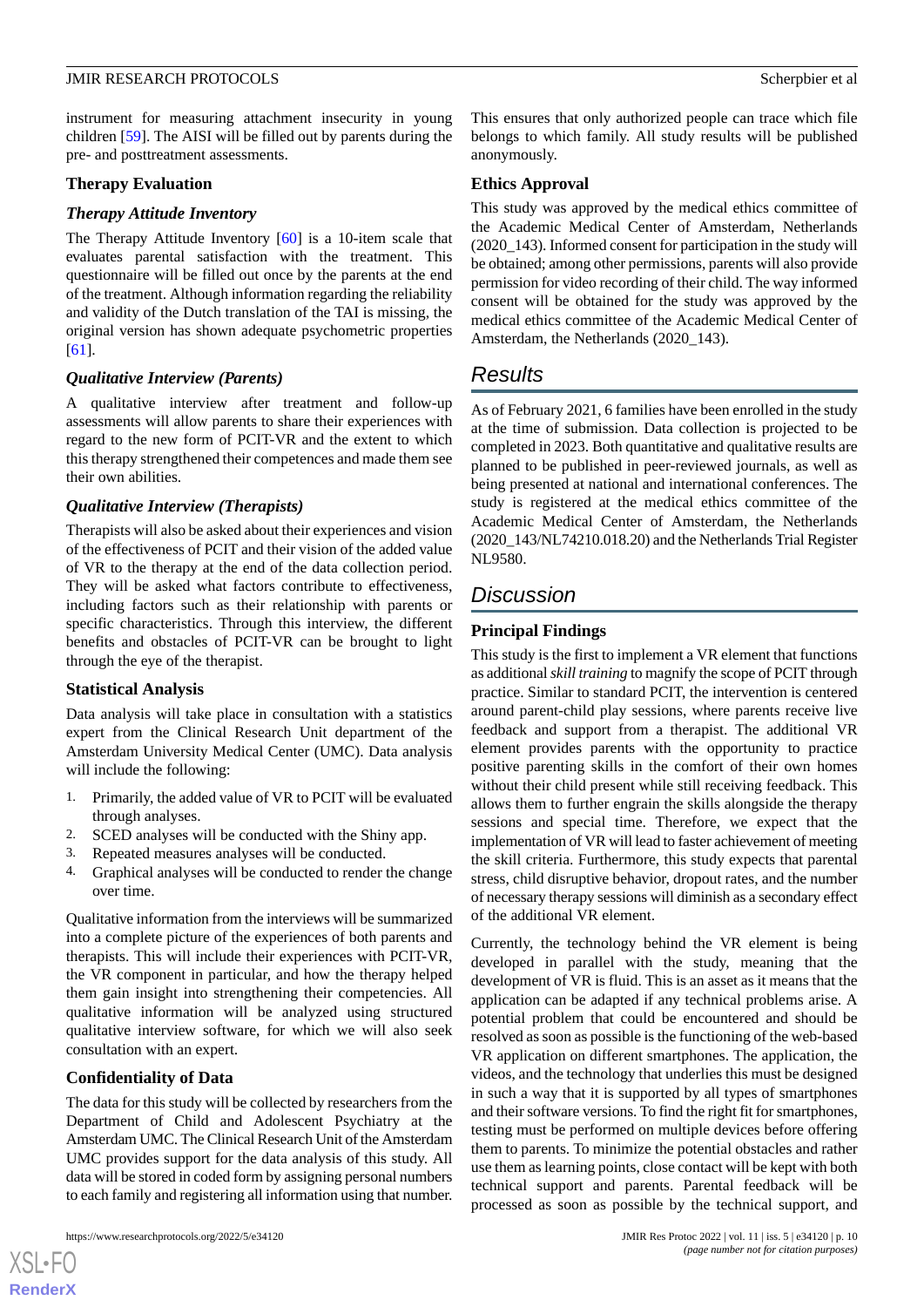adaptations will be made where and when necessary. Fortunately, SCEDs lend themselves well to this flexibility, as each individual trajectory has different phases (baseline and treatment phase), thus enabling comparison between phases and even between measurement points. This means that the VR obstacles faced by one family may differ from those of another family. Therefore, this study offers an opportunity to flexibly implement VR and register individual obstacles as they occur, both qualitatively and quantitatively.

The implementation of VR later on in CDI sessions could potentially limit its effect on improving positive parenting skills, as the rate of skill growth from session to session usually gradually declines as families get closer to meeting skill criteria. Nonetheless, the strength of SCEDs designed with phases, randomization, and the opportunity to replicate means that it allows for the comparison of an individual in different phases of treatment. Thus, it allows us to follow progression while also being able to compare the treatment effects of multiple individuals at different times. As analyses are conducted both visually and statistically, a clear overview can be provided for both individual and group treatment effects. This means that

both individual and group outcomes can indicate whether the timing of VR implementation affects the effect on acquired positive parenting skills. However, SCEDs also have some potential limitations. For example, there is a risk of type I errors because of the potential violation of distributional assumptions and the presence of serial dependencies. In addition, it is possible that there is an unexpected data trend because of maturation effects (eg, gradual bettering of VR analytics because of habituation to scenarios). With the right statistical support, these pitfalls can potentially be mitigated, which is something the research group intends to do.

#### **Conclusions**

The clinical practice in which the study is conducted lends itself well to the research on VR implementation in this study. This means that every family that participates already provides enough data to be able to say something meaningful about the treatment and VR. Overall, this study can be seen as a stepping stone to implementing VR on a larger scale within PCIT to ultimately magnify the scope of the treatment through additional skill training.

#### **Acknowledgments**

This research is funded by a grant from the Dutch Ministry of Health, Welfare, and Sport (in Dutch: *Ministerie van Volksgezondheid, Welzijn en Sport*). Information regarding the project funding can be found in the Amsterdam Medical Center, Amsterdam Medical Research BV (code 23378). The funding body has no role in the process of the study. In addition, the study protocol has not undergone peer review by the funding body.

#### **Authors' Contributions**

ICAS conceptualized and designed the final study protocol. MEA was a major reviewer, and RGB, AP, and RJLL reviewed the final study protocol. ICAS wrote the manuscript. All authors (ICAS, MEA, RGB, AP, and RJLL) read, edited, and approved the final manuscript.

#### <span id="page-10-0"></span>**Conflicts of Interest**

<span id="page-10-1"></span>None declared.

#### **References**

- <span id="page-10-2"></span>1. Coghill D. Editorial: do clinical services need to take conduct disorder more seriously? J Child Psychol Psychiatry 2013 Sep;54(9):921-923. [doi: [10.1111/jcpp.12135](http://dx.doi.org/10.1111/jcpp.12135)] [Medline: [23957373](http://www.ncbi.nlm.nih.gov/entrez/query.fcgi?cmd=Retrieve&db=PubMed&list_uids=23957373&dopt=Abstract)]
- <span id="page-10-3"></span>2. Ghandour RM, Sherman LJ, Vladutiu CJ, Ali MM, Lynch SE, Bitsko RH, et al. Prevalence and treatment of depression, anxiety, and conduct problems in US children. J Pediatr 2019 Mar; 206: 256-67.e3 [[FREE Full text\]](http://europepmc.org/abstract/MED/30322701) [doi: [10.1016/j.jpeds.2018.09.021\]](http://dx.doi.org/10.1016/j.jpeds.2018.09.021) [Medline: [30322701](http://www.ncbi.nlm.nih.gov/entrez/query.fcgi?cmd=Retrieve&db=PubMed&list_uids=30322701&dopt=Abstract)]
- <span id="page-10-4"></span>3. Erskine HE, Ferrari AJ, Polanczyk GV, Moffitt TE, Murray CJ, Vos T, et al. The global burden of conduct disorder and attention-deficit/hyperactivity disorder in 2010. J Child Psychol Psychiatry 2014 Apr;55(4):328-336. [doi: [10.1111/jcpp.12186](http://dx.doi.org/10.1111/jcpp.12186)] [Medline: [24447211](http://www.ncbi.nlm.nih.gov/entrez/query.fcgi?cmd=Retrieve&db=PubMed&list_uids=24447211&dopt=Abstract)]
- <span id="page-10-6"></span><span id="page-10-5"></span>4. Haller AC, Klasen F, Petermann F, Barkmann C, Otto C, Schlack R, et al. Long-term consequences of externalized mental health problems: results of the BELLA cohort study. Kindheit und Entwicklung 2016 Jan;25(1):31-40. [doi: [10.1026/0942-5403/a000186](http://dx.doi.org/10.1026/0942-5403/a000186)]
- 5. Nas CN, Orobio De Castro B, Koops W. Social information processing in delinquent adolescents. Psychol Crime Law 2005 Dec;11(4):363-375. [doi: [10.1080/10683160500255307\]](http://dx.doi.org/10.1080/10683160500255307)
- 6. Fortin L, Marcotte D, Potvin P, Royer É, Joly J. Typology of students at risk of dropping out of school: description by personal, family and school factors. Eur J Psychol Educ 2006 Dec;21(4):363-383. [doi: [10.1007/bf03173508](http://dx.doi.org/10.1007/bf03173508)]
- 7. Kaminski JW, Claussen AH. Evidence base update for psychosocial treatments for disruptive behaviors in children. J Clin Child Adolesc Psychol 2017;46(4):477-499 [[FREE Full text\]](http://europepmc.org/abstract/MED/28459280) [doi: [10.1080/15374416.2017.1310044](http://dx.doi.org/10.1080/15374416.2017.1310044)] [Medline: [28459280\]](http://www.ncbi.nlm.nih.gov/entrez/query.fcgi?cmd=Retrieve&db=PubMed&list_uids=28459280&dopt=Abstract)
- 8. Lyon AR, Budd KS. A community mental health implementation of parent-child interaction therapy (PCIT). J Child Fam Stud 2010 Oct 01;19(5):654-668 [\[FREE Full text\]](http://europepmc.org/abstract/MED/20877583) [doi: [10.1007/s10826-010-9353-z](http://dx.doi.org/10.1007/s10826-010-9353-z)] [Medline: [20877583](http://www.ncbi.nlm.nih.gov/entrez/query.fcgi?cmd=Retrieve&db=PubMed&list_uids=20877583&dopt=Abstract)]

 $XS$  • FO **[RenderX](http://www.renderx.com/)**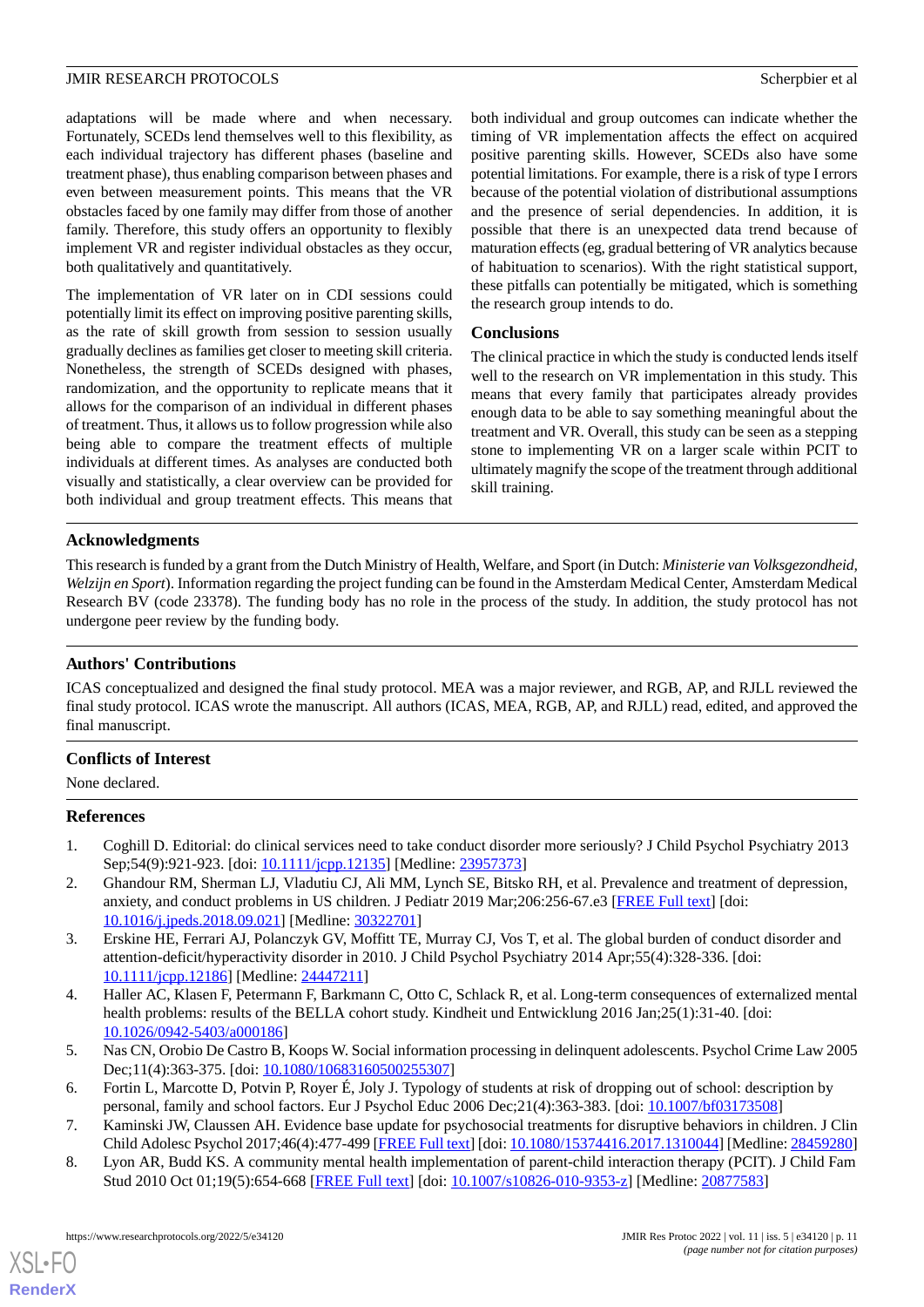- 9. Pardini DA, Fite PJ. Symptoms of conduct disorder, oppositional defiant disorder, attention-deficit/hyperactivity disorder, and callous-unemotional traits as unique predictors of psychosocial maladjustment in boys: advancing an evidence base for DSM-V. J Am Acad Child Adolesc Psychiatry 2010 Nov;49(11):1134-1144 [[FREE Full text](http://europepmc.org/abstract/MED/20970701)] [doi: [10.1016/j.jaac.2010.07.010\]](http://dx.doi.org/10.1016/j.jaac.2010.07.010) [Medline: [20970701\]](http://www.ncbi.nlm.nih.gov/entrez/query.fcgi?cmd=Retrieve&db=PubMed&list_uids=20970701&dopt=Abstract)
- <span id="page-11-1"></span><span id="page-11-0"></span>10. Simonoff E, Elander J, Holmshaw J, Pickles A, Murray R, Rutter M. Predictors of antisocial personality. Continuities from childhood to adult life. Br J Psychiatry 2004 Feb;184:118-127. [doi: [10.1192/bjp.184.2.118](http://dx.doi.org/10.1192/bjp.184.2.118)] [Medline: [14754823\]](http://www.ncbi.nlm.nih.gov/entrez/query.fcgi?cmd=Retrieve&db=PubMed&list_uids=14754823&dopt=Abstract)
- <span id="page-11-2"></span>11. Yoon S. Fostering resilient development: protective factors underlying externalizing trajectories of maltreated children. J Child Fam Stud 2018;27(2):443-452. [doi: [10.1007/s10826-017-0904-4](http://dx.doi.org/10.1007/s10826-017-0904-4)]
- <span id="page-11-3"></span>12. Scott S, Gardner F. Parenting programs. In: Thaper A, Pine DS, Leckman JF, Scott S, Snowling MJ, Taylor E, editors. Rutter's Child and Adolescent Psychiatry. 6th ed. Hoboken, NJ, USA: John Wiley & Sons; 2015:483-495.
- <span id="page-11-4"></span>13. Thomas R, Zimmer-Gembeck MJ. Behavioral outcomes of parent-child interaction therapy and triple P-positive parenting program: a review and meta-analysis. J Abnorm Child Psychol 2007 Jun;35(3):475-495. [doi: [10.1007/s10802-007-9104-9](http://dx.doi.org/10.1007/s10802-007-9104-9)] [Medline: [17333363](http://www.ncbi.nlm.nih.gov/entrez/query.fcgi?cmd=Retrieve&db=PubMed&list_uids=17333363&dopt=Abstract)]
- <span id="page-11-5"></span>14. Sanders MR, Divan G, Singhal M, Turner KM, Velleman R, Michelson D, et al. Scaling up parenting interventions is critical for attaining the Sustainable Development Goals. Child Psychiatry Hum Dev (forthcoming) 2021 May 04:1-12 [[FREE Full text](http://europepmc.org/abstract/MED/33948778)] [doi: [10.1007/s10578-021-01171-0\]](http://dx.doi.org/10.1007/s10578-021-01171-0) [Medline: [33948778](http://www.ncbi.nlm.nih.gov/entrez/query.fcgi?cmd=Retrieve&db=PubMed&list_uids=33948778&dopt=Abstract)]
- <span id="page-11-6"></span>15. Eyberg S, Funderburk B. Parent-Child Interaction Therapy Protocol. Gainesville, FL, USA: PCIT International; 2011.
- <span id="page-11-7"></span>16. Chaffin M, Funderburk B, Bard D, Valle LA, Gurwitch R. A combined motivation and parent-child interaction therapy package reduces child welfare recidivism in a randomized dismantling field trial. J Consult Clin Psychol 2011 Feb;79(1):84-95. [doi: [10.1037/a0021227](http://dx.doi.org/10.1037/a0021227)] [Medline: [21171738\]](http://www.ncbi.nlm.nih.gov/entrez/query.fcgi?cmd=Retrieve&db=PubMed&list_uids=21171738&dopt=Abstract)
- <span id="page-11-8"></span>17. Niec LN. Handbook of Parent-Child Interaction Therapy: Innovations and Applications for Research and Practice. Michigan, USA: Springer; 2018.
- <span id="page-11-9"></span>18. Thomas R, Abell B, Webb HJ, Avdagic E, Zimmer-Gembeck MJ. Parent-child interaction therapy: a meta-analysis. Pediatrics 2017 Sep;140(3):e20170352. [doi: [10.1542/peds.2017-0352](http://dx.doi.org/10.1542/peds.2017-0352)] [Medline: [28860132](http://www.ncbi.nlm.nih.gov/entrez/query.fcgi?cmd=Retrieve&db=PubMed&list_uids=28860132&dopt=Abstract)]
- <span id="page-11-10"></span>19. Abrahamse ME, Junger M, van Wouwe MA, Boer F, Lindauer RJ. Treating child disruptive behavior in high-risk families: a comparative effectiveness trial from a community-based implementation. J Child Fam Stud 2016;25:1605-1622 [\[FREE](http://europepmc.org/abstract/MED/27110086) [Full text\]](http://europepmc.org/abstract/MED/27110086) [doi: [10.1007/s10826-015-0322-4](http://dx.doi.org/10.1007/s10826-015-0322-4)] [Medline: [27110086](http://www.ncbi.nlm.nih.gov/entrez/query.fcgi?cmd=Retrieve&db=PubMed&list_uids=27110086&dopt=Abstract)]
- <span id="page-11-11"></span>20. Lieneman CC, Quetsch LB, Theodorou LL, Newton KA, McNeil CB. Reconceptualizing attrition in Parent-Child Interaction Therapy: "dropouts" demonstrate impressive improvements. Psychol Res Behav Manag 2019 Jul 22;12:543-555 [[FREE](https://dx.doi.org/10.2147/PRBM.S207370) [Full text\]](https://dx.doi.org/10.2147/PRBM.S207370) [doi: [10.2147/PRBM.S207370](http://dx.doi.org/10.2147/PRBM.S207370)] [Medline: [31413647](http://www.ncbi.nlm.nih.gov/entrez/query.fcgi?cmd=Retrieve&db=PubMed&list_uids=31413647&dopt=Abstract)]
- <span id="page-11-12"></span>21. Danko CM, Garbacz LL, Budd KS. Outcomes of Parent–Child Interaction Therapy in an urban community clinic: a comparison of treatment completers and dropouts. Children Youth Serv Rev 2016 Jan;60:42-51 [[FREE Full text](https://doi.org/10.1016/j.childyouth.2015.11.007)] [doi: [10.1016/j.childyouth.2015.11.007](http://dx.doi.org/10.1016/j.childyouth.2015.11.007)]
- <span id="page-11-13"></span>22. Werba BE, Eyberg SM, Boggs SR, Algina J. Predicting outcome in parent-child interaction therapy: success and attrition. Behav Modif 2006 Sep;30(5):618-646. [doi: [10.1177/0145445504272977\]](http://dx.doi.org/10.1177/0145445504272977) [Medline: [16894233](http://www.ncbi.nlm.nih.gov/entrez/query.fcgi?cmd=Retrieve&db=PubMed&list_uids=16894233&dopt=Abstract)]
- <span id="page-11-14"></span>23. Bagner DM, Graziano PA. Barriers to success in parent training for young children with developmental delay: the role of cumulative risk. Behav Modif 2013 May;37(3):356-377 [[FREE Full text](http://europepmc.org/abstract/MED/23188886)] [doi: [10.1177/0145445512465307](http://dx.doi.org/10.1177/0145445512465307)] [Medline: [23188886](http://www.ncbi.nlm.nih.gov/entrez/query.fcgi?cmd=Retrieve&db=PubMed&list_uids=23188886&dopt=Abstract)]
- <span id="page-11-15"></span>24. Boggs SR, Eyberg SM, Edwards DL, Rayfield A, Jacobs J, Bagner D, et al. Outcomes of parent-child interaction therapy: a comparison of treatment completers and study dropouts one to three years later. Child Fam Behav Ther 2005 Jan 11;26(4):1-22. [doi: [10.1300/j019v26n04\\_01](http://dx.doi.org/10.1300/j019v26n04_01)]
- <span id="page-11-16"></span>25. Thomas R, Zimmer-Gembeck MJ. Parent-child interaction therapy: an evidence-based treatment for child maltreatment. Child Maltreat 2012 Aug;17(3):253-266. [doi: [10.1177/1077559512459555\]](http://dx.doi.org/10.1177/1077559512459555) [Medline: [22942167](http://www.ncbi.nlm.nih.gov/entrez/query.fcgi?cmd=Retrieve&db=PubMed&list_uids=22942167&dopt=Abstract)]
- <span id="page-11-17"></span>26. Ericsson KA. The influence of experience and deliberate practice on the development of superior expert performance. In: Ericsson KA, Charness N, Feltovich PJ, Hoffman RR, editors. The Cambridge Handbook of Expertise and Expert Performance. Cambridge, UK: Cambridge University Press; 2006:685-705.
- <span id="page-11-18"></span>27. Kaminski JW, Valle LA, Filene JH, Boyle CL. A meta-analytic review of components associated with parent training program effectiveness. J Abnorm Child Psychol 2008 May;36(4):567-589. [doi: [10.1007/s10802-007-9201-9](http://dx.doi.org/10.1007/s10802-007-9201-9)] [Medline: [18205039](http://www.ncbi.nlm.nih.gov/entrez/query.fcgi?cmd=Retrieve&db=PubMed&list_uids=18205039&dopt=Abstract)]
- <span id="page-11-19"></span>28. Jent JF, Rothenberg WA, Weinstein A, Stokes J, Barnett M, Srivatsa N, et al. Comparing traditional and Ebook-augmented Parent-Child Interaction Therapy (PCIT): a randomized control trial of pocket PCIT. Behav Ther 2021 Nov;52(6):1311-1324. [doi: [10.1016/j.beth.2021.02.013](http://dx.doi.org/10.1016/j.beth.2021.02.013)] [Medline: [34656188\]](http://www.ncbi.nlm.nih.gov/entrez/query.fcgi?cmd=Retrieve&db=PubMed&list_uids=34656188&dopt=Abstract)
- 29. Hakman M, Chaffin M, Funderburk B, Silovsky JF. Change trajectories for parent-child interaction sequences during parent-child interaction therapy for child physical abuse. Child Abuse Negl 2009 Jul;33(7):461-470. [doi: [10.1016/j.chiabu.2008.08.003](http://dx.doi.org/10.1016/j.chiabu.2008.08.003)] [Medline: [19581001\]](http://www.ncbi.nlm.nih.gov/entrez/query.fcgi?cmd=Retrieve&db=PubMed&list_uids=19581001&dopt=Abstract)
- 30. Wilson CJ, Soranzo A. The use of virtual reality in psychology: a case study in visual perception. Comput Math Methods Med 2015;2015:151702 [[FREE Full text](https://doi.org/10.1155/2015/151702)] [doi: [10.1155/2015/151702](http://dx.doi.org/10.1155/2015/151702)] [Medline: [26339281](http://www.ncbi.nlm.nih.gov/entrez/query.fcgi?cmd=Retrieve&db=PubMed&list_uids=26339281&dopt=Abstract)]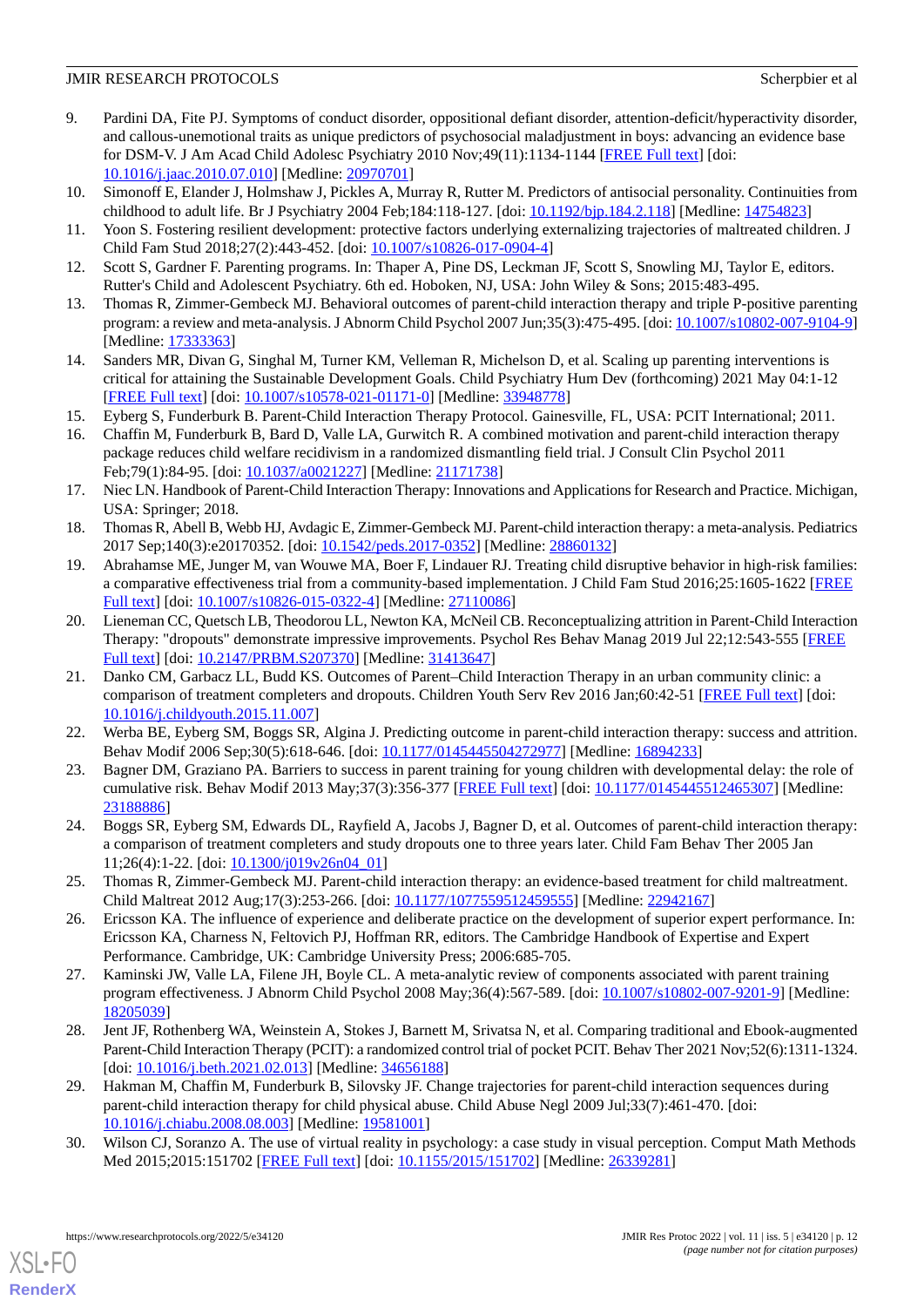- <span id="page-12-0"></span>31. Rabbitt SM, Carrubba E, Lecza B, McWhinney E, Pope J, Kazdin AE. Reducing therapist contact in parenting programs: evaluation of internet-based treatments for child conduct problems. J Child Fam Stud 2016 Jun;25(6):2001-2020 [\[FREE](http://europepmc.org/abstract/MED/27453678) [Full text\]](http://europepmc.org/abstract/MED/27453678) [doi: [10.1007/s10826-016-0363-3](http://dx.doi.org/10.1007/s10826-016-0363-3)] [Medline: [27453678](http://www.ncbi.nlm.nih.gov/entrez/query.fcgi?cmd=Retrieve&db=PubMed&list_uids=27453678&dopt=Abstract)]
- <span id="page-12-2"></span><span id="page-12-1"></span>32. Rizzo AA, Schultheis M, Kerns KA, Mateer C. Analysis of assets for virtual reality applications in neuropsychology. Neuropsychol Rehabil 2004 Mar;14(1-2):207-239. [doi: [10.1080/09602010343000183](http://dx.doi.org/10.1080/09602010343000183)]
- <span id="page-12-3"></span>33. Bailenson JN. Experience on Demand: What Virtual Reality Is, How It Works, and What It Can Do. New York, NY, USA: W. W. Norton; 2018.
- <span id="page-12-4"></span>34. Grochowska A, Wichniak A, Jarema M. Virtual reality – a valuable tool to advance treatment of mental disorders. Arch Psych Psych 2019 Mar;21(1):65-73. [doi: [10.12740/app/101654\]](http://dx.doi.org/10.12740/app/101654)
- <span id="page-12-5"></span>35. Turner WA, Casey LM. Outcomes associated with virtual reality in psychological interventions: where are we now? Clin Psychol Rev 2014 Dec;34(8):634-644. [doi: [10.1016/j.cpr.2014.10.003\]](http://dx.doi.org/10.1016/j.cpr.2014.10.003) [Medline: [25455627\]](http://www.ncbi.nlm.nih.gov/entrez/query.fcgi?cmd=Retrieve&db=PubMed&list_uids=25455627&dopt=Abstract)
- <span id="page-12-6"></span>36. Çakiroğlu Ü, Gökoğlu S. Development of fire safety behavioral skills via virtual reality. Comput Educ 2019 May;133:56-68. [doi: [10.1016/j.compedu.2019.01.014\]](http://dx.doi.org/10.1016/j.compedu.2019.01.014)
- <span id="page-12-7"></span>37. Nararro-Haro MV, Hoffman HG, Garcia-Palacios A, Sampaio M, Alhalabi W, Hall K, et al. The use of virtual reality to facilitate mindfulness skills training in dialectical behavioral therapy for borderline personality disorder: a case study. Front Psychol 2016 Nov 2;7:1573 [\[FREE Full text\]](https://doi.org/10.3389/fpsyg.2016.01573) [doi: [10.3389/fpsyg.2016.01573](http://dx.doi.org/10.3389/fpsyg.2016.01573)] [Medline: [27853437](http://www.ncbi.nlm.nih.gov/entrez/query.fcgi?cmd=Retrieve&db=PubMed&list_uids=27853437&dopt=Abstract)]
- <span id="page-12-8"></span>38. Levac DE, Galvin J. When is virtual reality "therapy"? Arch Phys Med Rehabil 2013 Apr;94(4):795-798. [doi: [10.1016/j.apmr.2012.10.021\]](http://dx.doi.org/10.1016/j.apmr.2012.10.021) [Medline: [23124132](http://www.ncbi.nlm.nih.gov/entrez/query.fcgi?cmd=Retrieve&db=PubMed&list_uids=23124132&dopt=Abstract)]
- <span id="page-12-9"></span>39. Schrijver P. The application of Virtual Reality Technology of PCIT. University of Amsterdam. 2018 Jul 18. URL: [https:/](https://scripties.uba.uva.nl/download?fid=660207) [/scripties.uba.uva.nl/download?fid=660207](https://scripties.uba.uva.nl/download?fid=660207) [accessed 2021-05-01]
- <span id="page-12-10"></span>40. Hitchcock JH, Kratochwill TR, Chezan LC. What Works Clearinghouse standards and generalization of single-case design evidence. J Behav Educ 2015 Mar 14;24(4):459-469. [doi: [10.1007/s10864-015-9224-1\]](http://dx.doi.org/10.1007/s10864-015-9224-1)
- <span id="page-12-11"></span>41. Maggin DM, Briesch AM, Chafouleas SM. An application of the What Works Clearinghouse standards for evaluating single-subject research: synthesis of the self-management literature base. Remedial Spec Educ 2012 Feb 28;34(1):44-58. [doi: [10.1177/0741932511435176](http://dx.doi.org/10.1177/0741932511435176)]
- <span id="page-12-13"></span><span id="page-12-12"></span>42. American Psychiatric Association. Diagnostic and Statistical Manual of Mental Disorders (DSM-5). 5th edition. Washington, DC, USA: American Psychiatric Association; 2013.
- <span id="page-12-14"></span>43. Fleming GE, Kimonis ER. PCIT for children with callous-unemotional traits. In: Niec LN, editor. Handbook of Parent-Child Interaction Therapy: Innovations and Applications for Research and Practice. Michigan, USA: Springer; 2018:19-34.
- <span id="page-12-15"></span>44. Eyberg S, Pincus D. Eyberg child behavior inventory & Sutter-Eyberg student behavior inventory-revised: professional manual. Odessa, FL, USA: Psychological Assessment Resources; 1999.
- 45. Vermulst A, Kroes G, De Meyer R, Nguyen L, Veerman JW. Handleiding Opvoedingsbelastingvragenlijst (OBVL). Praktikon. 2012. URL: <https://adoc.pub/handleiding-obvl-ad-vermulst-gert-kroes-ronald-de-meyer-lind.html> [accessed 2021-05-01]
- <span id="page-12-17"></span><span id="page-12-16"></span>46. Weeland J, van Aar J, Overbeek G. Dutch norms for the Eyberg child behavior inventory: comparisons with other Western countries. J Psychopathol Behav Assess 2018;40(2):224-234 [\[FREE Full text](http://europepmc.org/abstract/MED/29937620)] [doi: [10.1007/s10862-017-9639-1](http://dx.doi.org/10.1007/s10862-017-9639-1)] [Medline: [29937620](http://www.ncbi.nlm.nih.gov/entrez/query.fcgi?cmd=Retrieve&db=PubMed&list_uids=29937620&dopt=Abstract)]
- <span id="page-12-18"></span>47. Porcino AJ, Shamseer L, Chan AW, Kravitz RL, Orkin A, Punja S, et al. SPIRIT extension and elaboration for n-of-1 trials: SPENT 2019 checklist. BMJ 2020 Feb 27;368:m122. [doi: [10.1136/bmj.m122](http://dx.doi.org/10.1136/bmj.m122)] [Medline: [32107202](http://www.ncbi.nlm.nih.gov/entrez/query.fcgi?cmd=Retrieve&db=PubMed&list_uids=32107202&dopt=Abstract)]
- <span id="page-12-19"></span>48. Kratochwill TR, Hitchcock J, Horner RH, Levin JR, Odom SL, Rindskopf DM, et al. Single-case designs technical documentation. What Works Clearinghouse. 2010 Jun. URL: [http://ies.ed.gov/ncee/wwc/pdf/wwc\\_scd.pdf](http://ies.ed.gov/ncee/wwc/pdf/wwc_scd.pdf) [accessed 2021-05-01]
- <span id="page-12-20"></span>49. Monahan S, Kratochwill T, Lipscomb S. What Works Clearinghouse (WWC) Standards for Evaluating Single Case Designs (SCDs). Society for Research on Educational Effectiveness. 2011. URL: <https://files.eric.ed.gov/fulltext/ED519806.pdf> [accessed 2021-05-01]
- <span id="page-12-22"></span><span id="page-12-21"></span>50. Michiels B, Onghena P. Randomized single-case AB phase designs: prospects and pitfalls. Behav Res Methods 2019 Dec;51(6):2454-2476. [doi: [10.3758/s13428-018-1084-x\]](http://dx.doi.org/10.3758/s13428-018-1084-x) [Medline: [30022457\]](http://www.ncbi.nlm.nih.gov/entrez/query.fcgi?cmd=Retrieve&db=PubMed&list_uids=30022457&dopt=Abstract)
- <span id="page-12-23"></span>51. Horner RH, Carr EG, Halle J, McGee G, Odom S, Wolery M. The use of single-subject research to identify evidence-based practice in special education. Except Child 2005 Jan 1;71(2):165-179. [doi: [10.1177/001440290507100203\]](http://dx.doi.org/10.1177/001440290507100203)
- <span id="page-12-24"></span>52. Eyberg SM, Nelson MM, Ginn NC, Bhuiyan N, Boggs SR. Dyadic Parent-Child Interaction Coding System (DPICS): Comprehensive Manual for Research and Training. 4th edition. Gainesville, FL, USA: PCIT International; 2013.
- 53. Stevens AE, Canu WH, Lefler EK, Hartung CM. Maternal parenting style and internalizing and ADHD symptoms in college students. J Child Fam Stud 2018 Oct 5;28(1):260-272. [doi: [10.1007/s10826-018-1264-4\]](http://dx.doi.org/10.1007/s10826-018-1264-4)
- 54. Eisenstadt TH, Eyberg S, McNeil CB, Newcomb K, Funderburk B. Parent-child interaction therapy with behavior problem children: relative effectiveness of two stages and overall treatment outcome. J Clin Child Psychol 1993;22(1):42-51. [doi: [10.1207/s15374424jccp2201\\_4](http://dx.doi.org/10.1207/s15374424jccp2201_4)]
- 55. Sachser C, Berliner L, Holt T, Jensen TK, Jungbluth N, Risch E, et al. International development and psychometric properties of the Child and Adolescent Trauma Screen (CATS). J Affect Disord 2017 Mar 01;210:189-195. [doi: [10.1016/j.jad.2016.12.040\]](http://dx.doi.org/10.1016/j.jad.2016.12.040) [Medline: [28049104\]](http://www.ncbi.nlm.nih.gov/entrez/query.fcgi?cmd=Retrieve&db=PubMed&list_uids=28049104&dopt=Abstract)